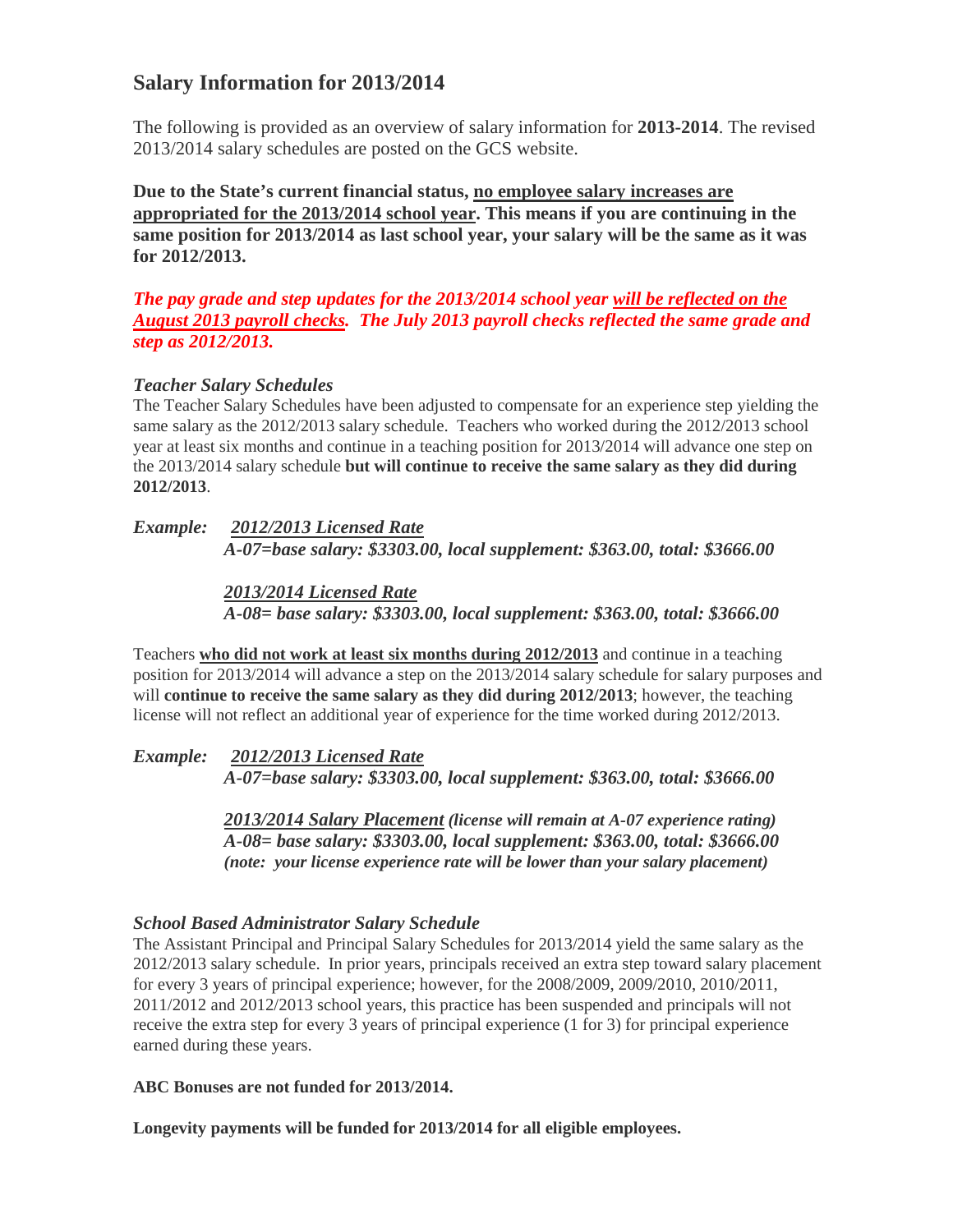### *Central Office and Non-certified Personnel Salaries*

The Master Salary Schedules for 10, 11, and 12 month employees have been adjusted to reflect an experience step which yields the same salary as the 2012/2013 salary schedule; therefore, noncertified employees who were employed on or before 6/30/2013 will advance one step on the salary schedule for 2013/2014, but be paid the same salary as last school year.

- School Bus Drivers: The salary schedule for School Bus Drivers has been adjusted to reflect an experience step yielding the same hourly rate as the 2012/2013 salary schedule. Bus Drivers who were employed on or before 6/30/2013 will advance one step on the salary schedule for 2013/2014, but be paid the same hourly rate as last school year.
- ACES Group Leaders and ACES Clerks: 2013/2014 hourly rate will remain at \$10.71 per hour.

### *Teacher Assistants and Paraprofessionals PLEASE NOTE:*

In an effort to address the proposed budget cuts, the Guilford County Schools Board of Education (BOE) voted to reduce the number of employment days for all teacher assistants and paraprofessionals in the District by 2.5 for the 2013-2014 school year. A separate schedule (2013- 2014 Teacher Assistant/Paraprofessional Reduced Salary Schedule) is posted on the GCS website. In addition, a reduced schedule is also posted for Educational Interpreters and Language Facilitators (2013-2014 Educational Interpreter Reduced Salary Schedule).

For more information, contact Barbara Campbell, Program Administrator for Salary Administration at 370-8091 (ext. 1).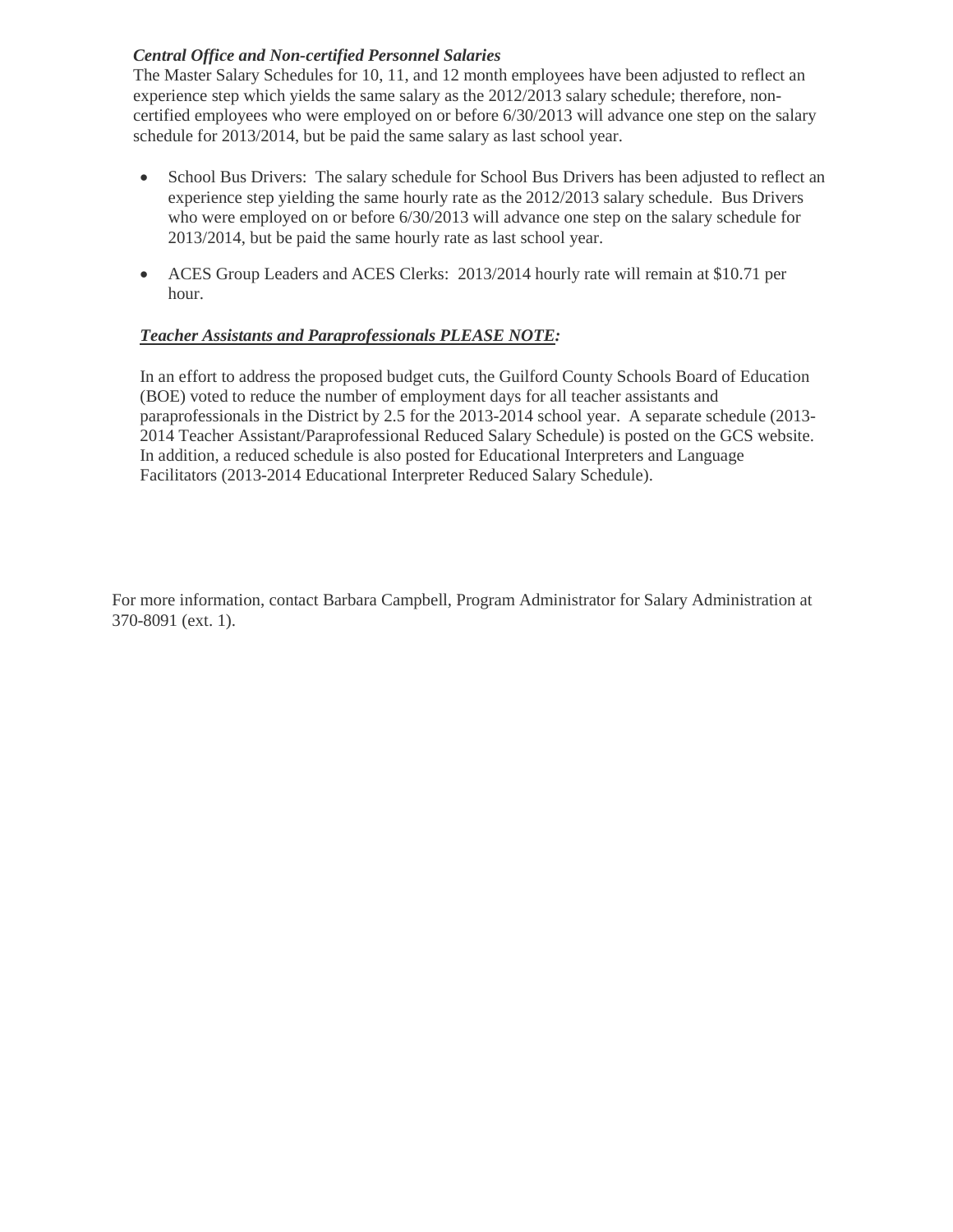# **Guilford County Schools 2013-2014 Teacher Salary Schedule Effective July 1, 2013 Bachelor's Degree Licensed Teacher Includes Workplace Development (Voc.Ed.) Teachers NON-NBPTS (A SCHEDULE)**

| <b>Years of</b>         |              | <b>Monthly Salary</b> |              | 10 Mo         | <b>State</b>       | <b>Total</b>       |
|-------------------------|--------------|-----------------------|--------------|---------------|--------------------|--------------------|
| <b>Experience</b>       | <b>State</b> | Local                 | <b>Total</b> | <b>Salary</b> | <b>Hourly Rate</b> | <b>Hourly Rate</b> |
| $\boldsymbol{0}$        | 3,080        | 435                   | 3,515        | 35,150        | 18.95              | 21.63              |
| $\mathbf 1$             | 3,080        | 435                   | 3,515        | 35,150        | 18.95              | 21.63              |
| $\overline{2}$          | 3,080        | 435                   | 3,515        | 35,150        | 18.95              | 21.63              |
| $\overline{3}$          | 3,080        | 435                   | 3,515        | 35,150        | 18.95              | 21.63              |
| $\overline{\mathbf{4}}$ | 3,080        | 435                   | 3,515        | 35,150        | 18.95              | 21.63              |
| 5                       | 3,080        | 435                   | 3,515        | 35,150        | 18.95              | 21.63              |
| 6                       | 3,122        | 393                   | 3,515        | 35,150        | 19.21              | 21.63              |
| $\overline{7}$          | 3,167        | 348                   | 3,515        | 35,150        | 19.49              | 21.63              |
| $8\,$                   | 3,303        | 363                   | 3,666        | 36,660        | 20.33              | 22.56              |
| 9                       | 3,445        | 370                   | 3,815        | 38,150        | 21.20              | 23.48              |
| 10                      | 3,580        | 385                   | 3,965        | 39,650        | 22.03              | 24.40              |
| 11                      | 3,711        | 399                   | 4,110        | 41,100        | 22.84              | 25.29              |
| 12                      | 3,816        | 410                   | 4,226        | 42,260        | 23.48              | 26.01              |
| 13                      | 3,865        | 415                   | 4,280        | 42,800        | 23.78              | 26.34              |
| 14                      | 3,914        | 421                   | 4,335        | 43,350        | 24.09              | 26.68              |
| 15                      | 3,965        | 426                   | 4,391        | 43,910        | 24.40              | 27.02              |
| 16                      | 4,015        | 432                   | 4,447        | 44,470        | 24.71              | 27.37              |
| 17                      | 4,066        | 437                   | 4,503        | 45,030        | 25.02              | 27.71              |
| 18                      | 4,118        | 443                   | 4,561        | 45,610        | 25.34              | 28.07              |
| 19                      | 4,171        | 448                   | 4,619        | 46,190        | 25.67              | 28.42              |
| 20                      | 4,226        | 454                   | 4,680        | 46,800        | 26.01              | 28.80              |
| 21                      | 4,282        | 460                   | 4,742        | 47,420        | 26.35              | 29.18              |
| 22                      | 4,337        | 466                   | 4,803        | 48,030        | 26.69              | 29.56              |
| 23                      | 4,397        | 473                   | 4,870        | 48,700        | 27.06              | 29.97              |
| 24                      | 4,456        | 479                   | 4,935        | 49,350        | 27.42              | 30.37              |
| 25                      | 4,515        | 485                   | 5,000        | 50,000        | 27.78              | 30.77              |
| 26                      | 4,577        | 492                   | 5,069        | 50,690        | 28.17              | 31.19              |
| 27                      | 4,639        | 499                   | 5,138        | 51,380        | 28.55              | 31.62              |
| 28                      | 4,706        | 506                   | 5,212        | 52,120        | 28.96              | 32.07              |
| 29                      | 4,771        | 513                   | 5,284        | 52,840        | 29.36              | 32.52              |
| 30                      | 4,836        | 520                   | 5,356        | 53,560        | 29.76              | 32.96              |
| 31                      | 4,903        | 527                   | 5,430        | 54,300        | 30.17              | 33.42              |
| 32                      | 4,972        | 534                   | 5,506        | 55,060        | 30.60              | 33.88              |
| 33                      | 5,044        | 542                   | 5,586        | 55,860        | 31.04              | 34.38              |
| 34                      | 5,116        | 550                   | 5,666        | 56,660        | 31.48              | 34.87              |
| 35                      | 5,215        | 561                   | 5,776        | 57,760        | 32.09              | 35.54              |
| $36+$                   | 5,318        | 572                   | 5,890        | 58,900        | 32.73              | 36.25              |

*Notes:* "Total Hourly Rate" includes State salary plus local supplement.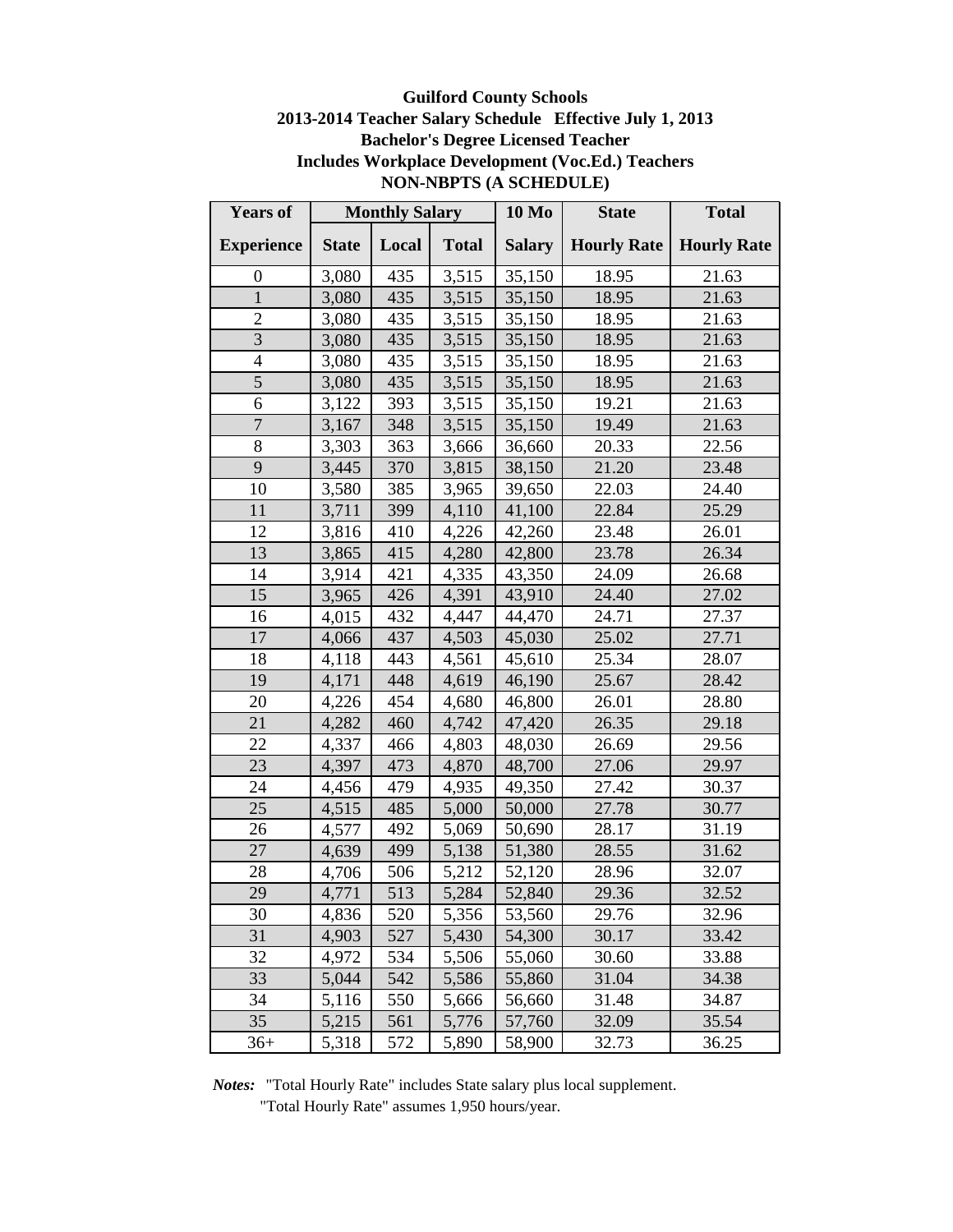# **Guilford County Schools 2013-2014 Teacher Salary Schedule Effective July 1, 2013 Master's Degree Licensed Teacher Provisionally Licensed Psychologists NON-NBPTS (M SCHEDULE)**

| <b>Years of</b>   |              | <b>Monthly Salary</b> |              | <b>10 Mo</b>  | <b>State</b>       | <b>Total</b>       |
|-------------------|--------------|-----------------------|--------------|---------------|--------------------|--------------------|
| <b>Experience</b> | <b>State</b> | Local                 | <b>Total</b> | <b>Salary</b> | <b>Hourly Rate</b> | <b>Hourly Rate</b> |
| 0                 | 3,388        | 479                   | 3,867        | 38,670        | 20.85              | 23.80              |
| $\mathbf{1}$      | 3,388        | 479                   | 3,867        | 38,670        | 20.85              | 23.80              |
| $\overline{2}$    | 3,388        | 479                   | 3,867        | 38,670        | 20.85              | 23.80              |
| 3                 | 3,388        | 479                   | 3,867        | 38,670        | 20.85              | 23.80              |
| $\overline{4}$    | 3,388        | 479                   | 3,867        | 38,670        | 20.85              | 23.80              |
| 5                 | 3,388        | 479                   | 3,867        | 38,670        | 20.85              | 23.80              |
| 6                 | 3,434        | 433                   | 3,867        | 38,670        | 21.13              | 23.80              |
| $\sqrt{ }$        | 3,484        | 383                   | 3,867        | 38,670        | 21.44              | 23.80              |
| 8                 | 3,633        | 400                   | 4,033        | 40,330        | 22.36              | 24.82              |
| 9                 | 3,790        | 407                   | 4,197        | 41,970        | 23.32              | 25.83              |
| 10                | 3,938        | 423                   | 4,361        | 43,610        | 24.23              | 26.84              |
| 11                | 4,082        | 439                   | 4,521        | 45,210        | 25.12              | 27.82              |
| 12                | 4,198        | 451                   | 4,649        | 46,490        | 25.83              | 28.61              |
| 13                | 4,252        | 457                   | 4,709        | 47,090        | 26.17              | 28.98              |
| 14                | 4,305        | 463                   | 4,768        | 47,680        | 26.49              | 29.34              |
| 15                | 4,362        | 469                   | 4,831        | 48,310        | 26.84              | 29.73              |
| 16                | 4,417        | 475                   | 4,892        | 48,920        | 27.18              | 30.10              |
| 17                | 4,473        | 481                   | 4,954        | 49,540        | 27.53              | 30.49              |
| 18                | 4,530        | 487                   | 5,017        | 50,170        | 27.88              | 30.87              |
| 19                | 4,588        | 493                   | 5,081        | 50,810        | 28.23              | 31.27              |
| 20                | 4,649        | 500                   | 5,149        | 51,490        | 28.61              | 31.69              |
| 21                | 4,710        | 506                   | 5,216        | 52,160        | 28.98              | 32.10              |
| 22                | 4,771        | 513                   | 5,284        | 52,840        | 29.36              | 32.52              |
| 23                | 4,837        | 520                   | 5,357        | 53,570        | 29.77              | 32.97              |
| 24                | 4,902        | 527                   | 5,429        | 54,290        | 30.17              | 33.41              |
| 25                | 4,967        | 534                   | 5,501        | 55,010        | 30.57              | 33.85              |
| 26                | 5,035        | 541                   | 5,576        | 55,760        | 30.98              | 34.31              |
| 27                | 5,103        | 549                   | 5,652        | 56,520        | 31.40              | 34.78              |
| 28                | 5,177        | 557                   | 5,734        | 57,340        | 31.86              | 35.29              |
| 29                | 5,248        | 564                   | 5,812        | 58,120        | 32.30              | 35.77              |
| 30                | 5,320        | 572                   | 5,892        | 58,920        | 32.74              | 36.26              |
| 31                | 5,393        | 580                   | 5,973        | 59,730        | 33.19              | 36.76              |
| 32                | 5,469        | 588                   | 6,057        | 60,570        | 33.66              | 37.27              |
| 33                | 5,548        | 596                   | 6,144        | 61,440        | 34.14              | 37.81              |
| 34                | 5,628        | 605                   | 6,233        | 62,330        | 34.63              | 38.36              |
| 35                | 5,737        | 617                   | 6,354        | 63,540        | 35.30              | 39.10              |
| $36+$             | 5,850        | 629                   | 6,479        | 64,790        | 36.00              | 39.87              |

*Notes:* "Total Hourly Rate" includes State salary plus local supplement.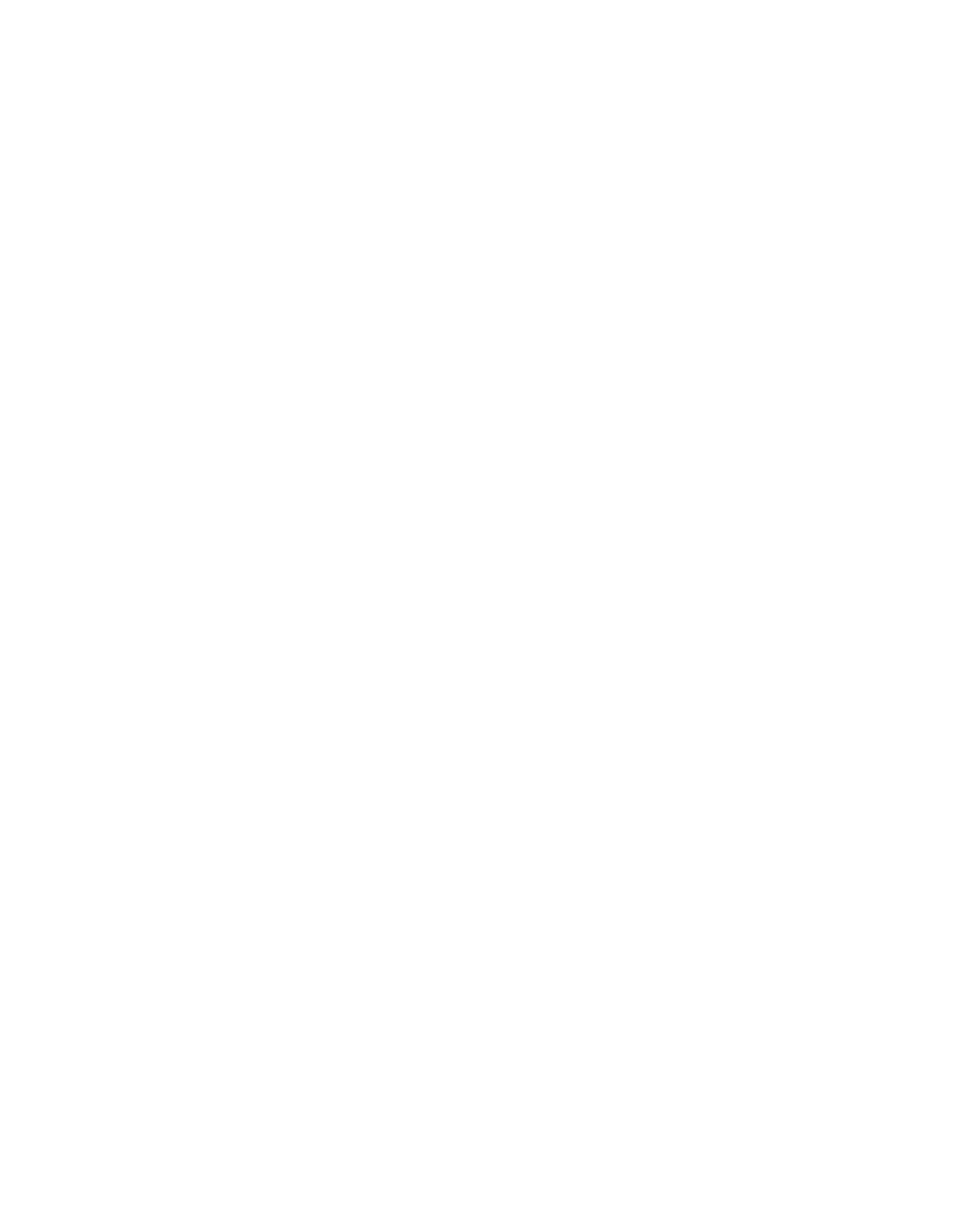## **Guilford County Schools 2013-2014 Teacher Salary Schedule Effective July 1, 2013 Advanced License Holders NON-NBPTS (MS SCHEDULE)**

| <b>Years of</b>   |              | <b>Monthly Salary</b> |              | <b>10 Mo</b>  | <b>State</b>       | <b>Total</b>       |
|-------------------|--------------|-----------------------|--------------|---------------|--------------------|--------------------|
| <b>Experience</b> | <b>State</b> | Local                 | <b>Total</b> | <b>Salary</b> | <b>Hourly Rate</b> | <b>Hourly Rate</b> |
| $\boldsymbol{0}$  | 3,514        | 493                   | 4,007        | 40,070        | 21.62              | 24.66              |
| $\mathbf{1}$      | 3,514        | 493                   | 4,007        | 40,070        | 21.62              | 24.66              |
| $\overline{2}$    | 3,514        | 493                   | 4,007        | 40,070        | 21.62              | 24.66              |
| 3                 | 3,514        | 493                   | 4,007        | 40,070        | 21.62              | 24.66              |
| $\overline{4}$    | 3,514        | 493                   | 4,007        | 40,070        | 21.62              | 24.66              |
| 5                 | 3,514        | 493                   | 4,007        | 40,070        | 21.62              | 24.66              |
| 6                 | 3,560        | 447                   | 4,007        | 40,070        | 21.91              | 24.66              |
| $\overline{7}$    | 3,610        | 397                   | 4,007        | 40,070        | 22.22              | 24.66              |
| 8                 | 3,759        | 413                   | 4,172        | 41,720        | 23.13              | 25.67              |
| 9                 | 3,916        | 421                   | 4,337        | 43,370        | 24.10              | 26.69              |
| 10                | 4,064        | 437                   | 4,501        | 45,010        | 25.01              | 27.70              |
| 11                | 4,208        | 452                   | 4,660        | 46,600        | 25.90              | 28.68              |
| 12                | 4,324        | 465                   | 4,789        | 47,890        | 26.61              | 29.47              |
| 13                | 4,378        | 471                   | 4,849        | 48,490        | 26.94              | 29.84              |
| 14                | 4,431        | 476                   | 4,907        | 49,070        | 27.27              | 30.20              |
| 15                | 4,488        | 482                   | 4,970        | 49,700        | 27.62              | 30.58              |
| 16                | 4,543        | 488                   | 5,031        | 50,310        | 27.96              | 30.96              |
| 17                | 4,599        | 494                   | 5,093        | 50,930        | 28.30              | 31.34              |
| 18                | 4,656        | 501                   | 5,157        | 51,570        | 28.65              | 31.74              |
| 19                | 4,714        | 507                   | 5,221        | 52,210        | 29.01              | 32.13              |
| 20                | 4,775        | 513                   | 5,288        | 52,880        | 29.38              | 32.54              |
| 21                | 4,836        | 520                   | 5,356        | 53,560        | 29.76              | 32.96              |
| 22                | 4,897        | 526                   | 5,423        | 54,230        | 30.14              | 33.37              |
| 23                | 4,963        | 534                   | 5,497        | 54,970        | 30.54              | 33.83              |
| 24                | 5,028        | 541                   | 5,569        | 55,690        | 30.94              | 34.27              |
| 25                | 5,093        | 547                   | 5,640        | 56,400        | 31.34              | 34.71              |
| 26                | 5,161        | 555                   | 5,716        | 57,160        | 31.76              | 35.18              |
| 27                | 5,229        | 562                   | 5,791        | 57,910        | 32.18              | 35.64              |
| 28                | 5,303        | 570                   | 5,873        | 58,730        | 32.63              | 36.14              |
| 29                | 5,374        | 578                   | 5,952        | 59,520        | 33.07              | 36.63              |
| 30                | 5,446        | 585                   | 6,031        | 60,310        | 33.51              | 37.11              |
| 31                | 5,519        | 593                   | 6,112        | 61,120        | 33.96              | 37.61              |
| 32                | 5,595        | 601                   | 6,196        | 61,960        | 34.43              | 38.13              |
| 33                | 5,674        | 610                   | 6,284        | 62,840        | 34.92              | 38.67              |
| 34                | 5,754        | 619                   | 6,373        | 63,730        | 35.41              | 39.22              |
| 35                | 5,863        | 630                   | 6,493        | 64,930        | 36.08              | 39.96              |
| $36+$             | 5,976        | 642                   | 6,618        | 66,180        | 36.78              | 40.73              |
|                   |              |                       |              |               |                    |                    |

*Notes:* "Total Hourly Rate" includes State salary plus local supplement.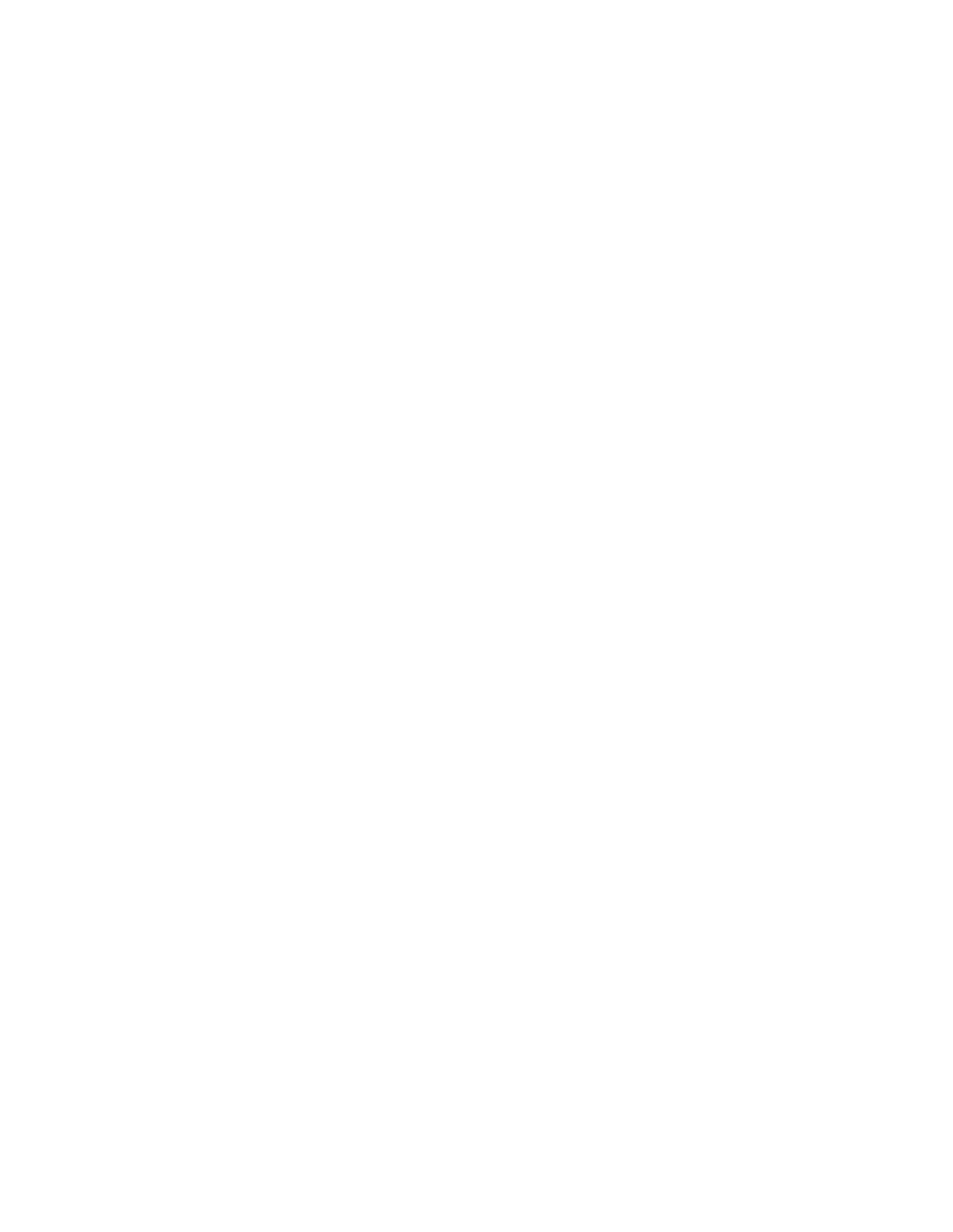# **Guilford County Schools 2013-2014 Teacher Salary Schedule Effective July 1, 2013 Doctorate License Holders NON-NBPTS (MD SCHEDULE)**

| <b>Years of</b>   |              | <b>Monthly Salary</b> |              | <b>10 Mo</b>  | <b>State</b> | <b>Total</b>                   |
|-------------------|--------------|-----------------------|--------------|---------------|--------------|--------------------------------|
| <b>Experience</b> | <b>State</b> | Local                 | <b>Total</b> | <b>Salary</b> |              | <b>Hourly Rate</b> Hourly Rate |
| $\boldsymbol{0}$  | 3,641        | 507                   | 4,148        | 41,480        | 22.41        | 25.53                          |
| $\mathbf{1}$      | 3,641        | 507                   | 4,148        | 41,480        | 22.41        | 25.53                          |
| $\overline{2}$    | 3,641        | 507                   | 4,148        | 41,480        | 22.41        | 25.53                          |
| $\overline{3}$    | 3,641        | 507                   | 4,148        | 41,480        | 22.41        | 25.53                          |
| $\overline{4}$    | 3,641        | 507                   | 4,148        | 41,480        | 22.41        | 25.53                          |
| $\overline{5}$    | 3,641        | 507                   | 4,148        | 41,480        | 22.41        | 25.53                          |
| 6                 | 3,687        | 461                   | 4,148        | 41,480        | 22.69        | 25.53                          |
| $\overline{7}$    | 3,737        | 411                   | 4,148        | 41,480        | 23.00        | 25.53                          |
| 8                 | 3,886        | 427                   | 4,313        | 43,130        | 23.91        | 26.54                          |
| 9                 | 4,043        | 435                   | 4,478        | 44,780        | 24.88        | 27.56                          |
| 10                | 4,191        | 451                   | 4,642        | 46,420        | 25.79        | 28.57                          |
| 11                | 4,335        | 466                   | 4,801        | 48,010        | 26.68        | 29.54                          |
| 12                | 4,451        | 478                   | 4,929        | 49,290        | 27.39        | 30.33                          |
| 13                | 4,505        | 484                   | 4,989        | 49,890        | 27.72        | 30.70                          |
| 14                | 4,558        | 490                   | 5,048        | 50,480        | 28.05        | 31.06                          |
| 15                | 4,615        | 496                   | 5,111        | 51,110        | 28.40        | 31.45                          |
| 16                | 4,670        | 502                   | 5,172        | 51,720        | 28.74        | 31.83                          |
| 17                | 4,726        | 508                   | 5,234        | 52,340        | 29.08        | 32.21                          |
| 18                | 4,783        | 514                   | 5,297        | 52,970        | 29.43        | 32.60                          |
| 19                | 4,841        | 520                   | 5,361        | 53,610        | 29.79        | 32.99                          |
| 20                | 4,902        | 527                   | 5,429        | 54,290        | 30.17        | 33.41                          |
| 21                | 4,963        | 534                   | 5,497        | 54,970        | 30.54        | 33.83                          |
| 22                | 5,024        | 540                   | 5,564        | 55,640        | 30.92        | 34.24                          |
| 23                | 5,090        | 547                   | 5,637        | 56,370        | 31.32        | 34.69                          |
| 24                | 5,155        | 554                   | 5,709        | 57,090        | 31.72        | 35.13                          |
| 25                | 5,220        | 561                   | 5,781        | 57,810        | 32.12        | 35.58                          |
| 26                | 5,288        | 568                   | 5,856        | 58,560        | 32.54        | 36.04                          |
| 27                | 5,356        | 576                   | 5,932        | 59,320        | 32.96        | 36.50                          |
| 28                | 5,430        | 584                   | 6,014        | 60,140        | 33.42        | 37.01                          |
| 29                | 5,501        | 591                   | 6,092        | 60,920        | 33.85        | 37.49                          |
| 30                | 5,573        | 599                   | 6,172        | 61,720        | 34.30        | 37.98                          |
| 31                | 5,646        | 607                   | 6,253        | 62,530        | 34.74        | 38.48                          |
| 32                | 5,722        | 615                   | 6,337        | 63,370        | 35.21        | 39.00                          |
| 33                | 5,801        | 624                   | 6,425        | 64,250        | 35.70        | 39.54                          |
| 34                | 5,881        | 632                   | 6,513        | 65,130        | 36.19        | 40.08                          |
| 35                | 5,990        | 644                   | 6,634        | 66,340        | 36.86        | 40.82                          |
| $36+$             | 6,103        | 656                   | 6,759        | 67,590        | 37.56        | 41.59                          |

*Notes:* "Total Hourly Rate" includes State salary plus local supplement.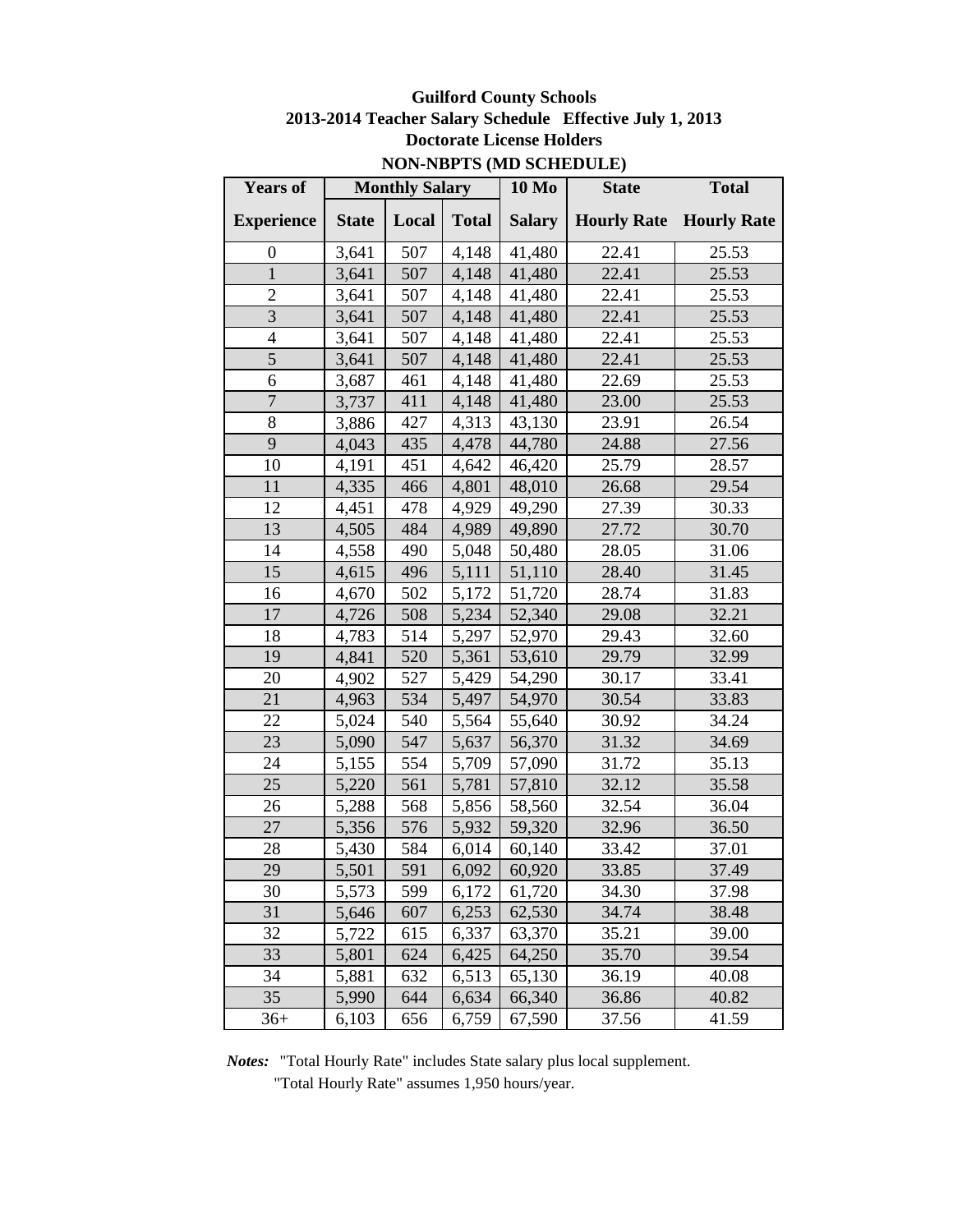### **Guilford County Schools 2013-2014 Teacher Salary Schedule Effective July 1, 2013 Bachelor's Degree Licensed Teacher Includes Workplace Development (Voc.Ed.) Teachers NBPTS (NA SCHEDULE)**

| <b>Years of</b>   |                  | <b>Monthly Salary</b> |                    | <b>10 Mo</b>  | <b>State</b>       | <b>Total</b>       |
|-------------------|------------------|-----------------------|--------------------|---------------|--------------------|--------------------|
| <b>Experience</b> | <b>State</b>     | Local                 | <b>Total</b>       | <b>Salary</b> | <b>Hourly Rate</b> | <b>Hourly Rate</b> |
| 0                 | N/A              | N/A                   | N/A                | N/A           | N/A                | N/A                |
| $\overline{1}$    | N/A              | N/A                   | N/A                | N/A           | N/A                | N/A                |
| $\overline{2}$    | $\overline{N}/A$ | $\overline{N}/A$      | N/A                | $\rm N/A$     | N/A                | N/A                |
| 3                 | 3,450            | 435                   | 3,885              | 38,850        | 21.23              | 23.91              |
| 4                 | 3,450            | 435                   | 3,885              | 38,850        | 21.23              | 23.91              |
| $\overline{5}$    | 3,450            | 435                   | 3,885              | 38,850        | 21.23              | 23.91              |
| 6                 | 3,497            | 393                   | 3,890              | 38,900        | 21.52              | 23.94              |
| $\overline{7}$    | 3,547            | 348                   | 3,895              | 38,950        | 21.83              | 23.97              |
| 8                 | 3,699            | 363                   | 4,062              | 40,620        | 22.76              | 25.00              |
| 9                 | 3,858            | 370                   | 4,228              | 42,280        | 23.74              | 26.02              |
| 10                | 4,010            | 385                   | $\overline{4,395}$ | 43,950        | 24.68              | 27.05              |
| 11                | 4,156            | 399                   | 4,555              | 45,550        | 25.58              | 28.03              |
| 12                | 4,274            | 410                   | 4,684              | 46,840        | 26.30              | 28.82              |
| $\overline{13}$   | 4,329            | 415                   | 4,744              | 47,440        | 26.64              | 29.19              |
| 14                | 4,384            | 421                   | 4,805              | 48,050        | 26.98              | 29.57              |
| 15                | 4,441            | 426                   | 4,867              | 48,670        | 27.33              | 29.95              |
| 16                | 4,497            | 432                   | 4,929              | 49,290        | 27.67              | 30.33              |
| 17                | 4,554            | 437                   | 4,991              | 49,910        | 28.02              | 30.71              |
| 18                | 4,612            | 443                   | 5,055              | 50,550        | 28.38              | 31.11              |
| 19                | 4,672            | 448                   | 5,120              | 51,200        | 28.75              | $31.\overline{51}$ |
| 20                | 4,733            | 454                   | 5,187              | 51,870        | 29.13              | 31.92              |
| $\overline{21}$   | 4,796            | 460                   | 5,256              | 52,560        | 29.51              | 32.34              |
| 22                | 4,857            | 466                   | 5,323              | 53,230        | 29.89              | 32.76              |
| 23                | 4,925            | 473                   | 5,398              | 53,980        | 30.31              | 33.22              |
| 24                | 4,991            | 479                   | 5,470              | 54,700        | 30.71              | 33.66              |
| 25                | 5,057            | 485                   | 5,542              | 55,420        | 31.12              | 34.10              |
| 26                | 5,126            | 492                   | 5,618              | 56,180        | 31.54              | 34.57              |
| 27                | 5,196            | 499                   | 5,695              | 56,950        | 31.98              | 35.05              |
| 28                | 5,271            | 506                   | 5,777              | 57,770        | 32.44              | 35.55              |
| 29                | 5,344            | 513                   | 5,857              | 58,570        | 32.89              | 36.04              |
| 30                | 5,416            | 520                   | 5,936              | 59,360        | 33.33              | 36.53              |
| 31                | 5,491            | 527                   | 6,018              | 60,180        | 33.79              | 37.03              |
| 32                | 5,569            | 534                   | 6,103              | 61,030        | 34.27              | 37.56              |
| 33                | 5,649            | 542                   | 6,191              | 61,910        | 34.76              | 38.10              |
| 34                | 5,730            | 550                   | 6,280              | 62,800        | 35.26              | 38.65              |
| $\overline{35}$   | 5,841            | 561                   | 6,402              | 64,020        | 35.94              | 39.40              |
| $36+$             | 5,956            | 572                   | 6,528              | 65,280        | 36.65              | 40.17              |

*Notes:* "Total Hourly Rate" includes State salary plus local supplement.

"Total Hourly Rate" assumes 1,950 hours/year.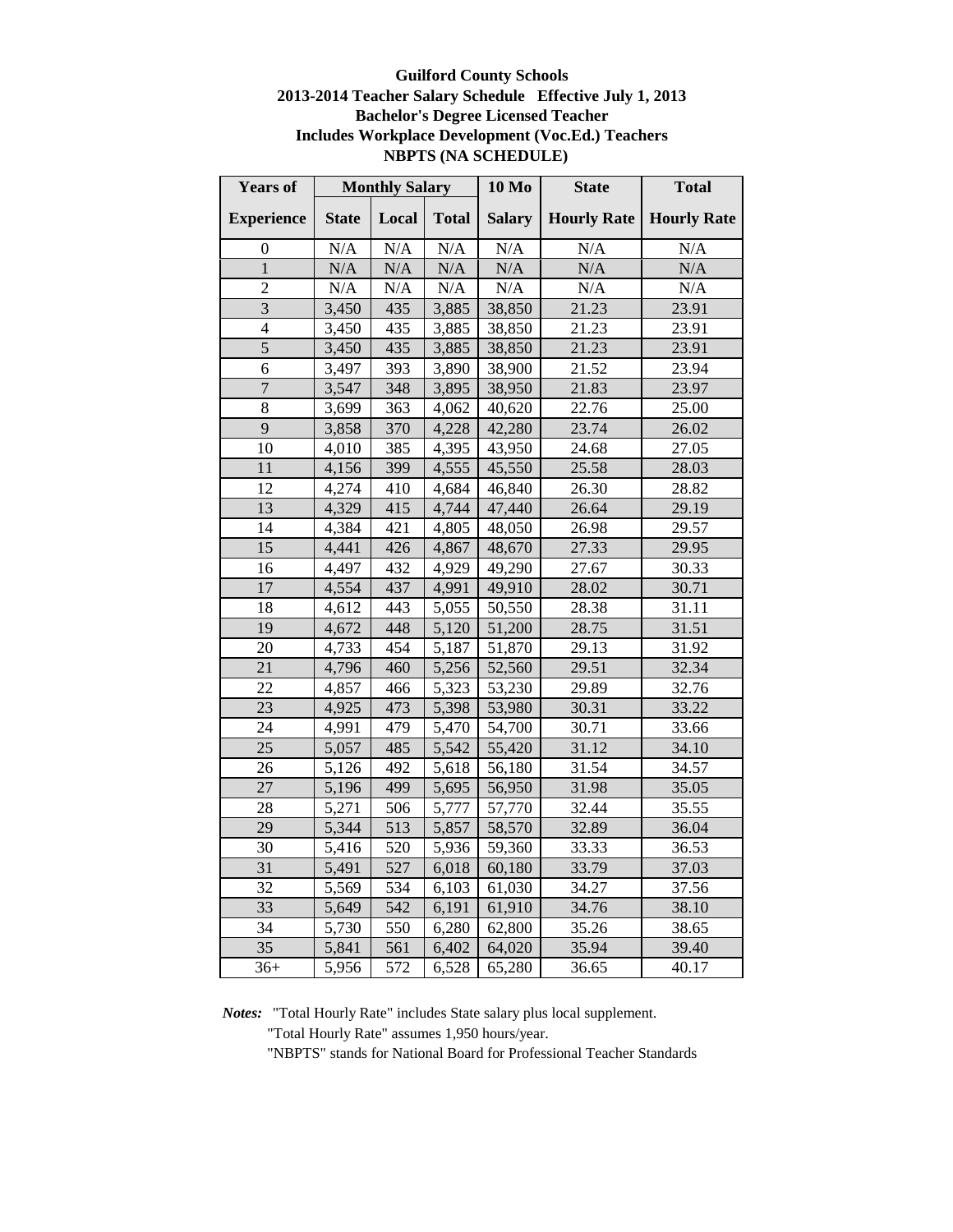# **Guilford County Schools 2013-2014 Teacher Salary Schedule Effective July 1, 2013 Master's Degree Licensed Teacher NBPTS (NM SCHEDULE)**

| <b>Years of</b>          |              | <b>Monthly Salary</b> |              | <b>10 Mo</b>  | <b>State</b>       | <b>Total</b>       |
|--------------------------|--------------|-----------------------|--------------|---------------|--------------------|--------------------|
| <b>Experience</b>        | <b>State</b> | Local                 | <b>Total</b> | <b>Salary</b> | <b>Hourly Rate</b> | <b>Hourly Rate</b> |
| $\boldsymbol{0}$         | $\rm N/A$    | N/A                   | N/A          | N/A           | N/A                | N/A                |
| $\mathbf{1}$             | N/A          | N/A                   | N/A          | N/A           | N/A                | N/A                |
| $\overline{c}$           | $\rm N/A$    | N/A                   | N/A          | N/A           | N/A                | N/A                |
| 3                        | 3,795        | 479                   | 4,274        | 42,740        | 23.35              | 26.30              |
| $\overline{\mathcal{A}}$ | 3,795        | 479                   | 4,274        | 42,740        | 23.35              | 26.30              |
| 5                        | 3,795        | 479                   | 4,274        | 42,740        | 23.35              | 26.30              |
| 6                        | 3,846        | 433                   | 4,279        | 42,790        | 23.67              | 26.33              |
| 7                        | 3,902        | 383                   | 4,285        | 42,850        | 24.01              | 26.37              |
| 8                        | 4,069        | 400                   | 4,469        | 44,690        | 25.04              | 27.50              |
| 9                        | 4,245        | 407                   | 4,652        | 46,520        | 26.12              | 28.63              |
| 10                       | 4,411        | 423                   | 4,834        | 48,340        | 27.14              | 29.75              |
| 11                       | 4,572        | 439                   | 5,011        | 50,110        | 28.14              | 30.84              |
| 12                       | 4,702        | 451                   | 5,153        | 51,530        | 28.94              | 31.71              |
| 13                       | 4,762        | 457                   | 5,219        | 52,190        | 29.30              | 32.12              |
| 14                       | 4,822        | 463                   | 5,285        | 52,850        | 29.67              | 32.52              |
| 15                       | 4,885        | 469                   | 5,354        | 53,540        | 30.06              | 32.95              |
| 16                       | 4,947        | 475                   | 5,422        | 54,220        | 30.44              | 33.37              |
| 17                       | 5,010        | 481                   | 5,491        | 54,910        | 30.83              | 33.79              |
| 18                       | 5,074        | 487                   | 5,561        | 55,610        | 31.22              | 34.22              |
| 19                       | 5,139        | 493                   | 5,632        | 56,320        | 31.62              | 34.66              |
| 20                       | 5,207        | 500                   | 5,707        | 57,070        | 32.04              | 35.12              |
| 21                       | 5,275        | 506                   | 5,781        | 57,810        | 32.46              | 35.58              |
| 22                       | 5,344        | 513                   | 5,857        | 58,570        | 32.89              | 36.04              |
| 23                       | 5,417        | 520                   | 5,937        | 59,370        | 33.34              | 36.54              |
| 24                       | 5,490        | 527                   | 6,017        | 60,170        | 33.78              | 37.03              |
| 25                       | 5,563        | 534                   | 6,097        | 60,970        | 34.23              | 37.52              |
| 26                       | 5,639        | 541                   | 6,180        | 61,800        | 34.70              | 38.03              |
| 27                       | 5,715        | 549                   | 6,264        | 62,640        | 35.17              | 38.55              |
| 28                       | 5,798        | 557                   | 6,355        | 63,550        | 35.68              | 39.11              |
| 29                       | 5,878        | 564                   | 6,442        | 64,420        | 36.17              | 39.64              |
| 30                       | 5,958        | 572                   | 6,530        | 65,300        | 36.66              | 40.18              |
| 31                       | 6,040        | 580                   | 6,620        | 66,200        | 37.17              | 40.74              |
| 32                       | 6,125        | 588                   | 6,713        | 67,130        | 37.69              | 41.31              |
| 33                       | 6,214        | 596                   | 6,810        | 68,100        | 38.24              | 41.91              |
| 34                       | 6,303        | 605                   | 6,908        | 69,080        | 38.79              | 42.51              |
| 35                       | 6,425        | 617                   | 7,042        | 70,420        | 39.54              | 43.34              |
| $36+$                    | 6,552        | 629                   | 7,181        | 71,810        | 40.32              | 44.19              |

*Notes:* "Total Hourly Rate" includes State salary plus local supplement.

"Total Hourly Rate" assumes 1,950 hours/year.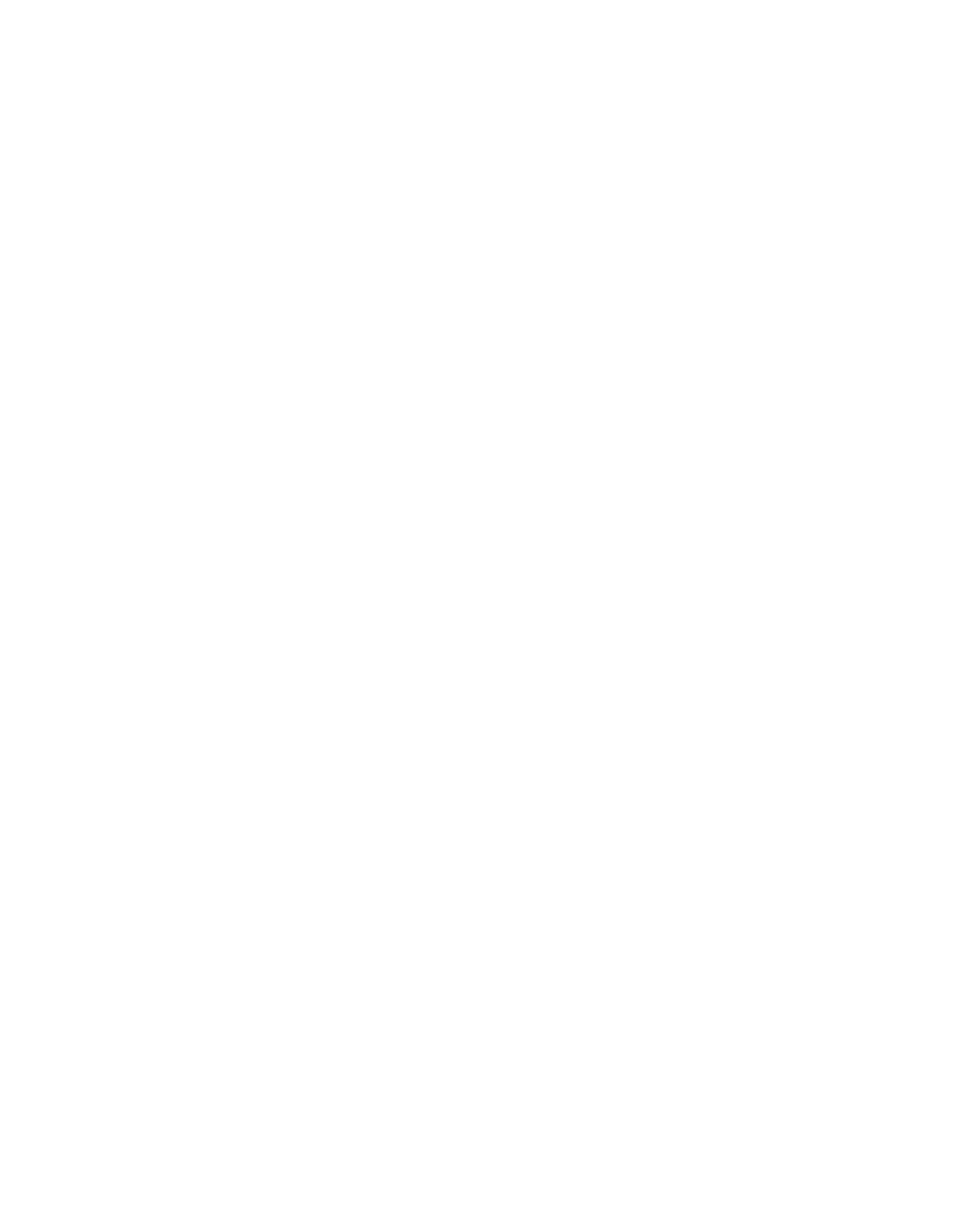### **Guilford County Schools 2013-2014 Teacher Salary Schedule Effective July 1, 2013 Advanced License Holders NBPTS (NS SCHEDULE)**

| <b>Years of</b>          |              | <b>Monthly Salary</b> |              | 10 Mo         | <b>State</b>       | <b>Total</b>       |
|--------------------------|--------------|-----------------------|--------------|---------------|--------------------|--------------------|
| <b>Experience</b>        | <b>State</b> | Local                 | <b>Total</b> | <b>Salary</b> | <b>Hourly Rate</b> | <b>Hourly Rate</b> |
| $\boldsymbol{0}$         | N/A          | $\rm N/A$             | $\rm N/A$    | N/A           | N/A                | N/A                |
| $\mathbf{1}$             | N/A          | N/A                   | $\rm N/A$    | N/A           | N/A                | N/A                |
| $\overline{2}$           | N/A          | N/A                   | N/A          | N/A           | N/A                | N/A                |
| $\overline{3}$           | 3,921        | 493                   | 4,414        | 44,140        | 24.13              | 27.16              |
| $\overline{\mathcal{L}}$ | 3,921        | 493                   | 4,414        | 44,140        | 24.13              | 27.16              |
| 5                        | 3,921        | 493                   | 4,414        | 44,140        | 24.13              | 27.16              |
| 6                        | 3,972        | 447                   | 4,419        | 44,190        | 24.44              | 27.19              |
| $\overline{7}$           | 4,028        | 397                   | 4,425        | 44,250        | 24.79              | 27.23              |
| 8                        | 4,195        | 413                   | 4,608        | 46,080        | 25.82              | 28.36              |
| 9                        | 4,371        | 421                   | 4,792        | 47,920        | 26.90              | 29.49              |
| 10                       | 4,537        | 437                   | 4,974        | 49,740        | 27.92              | 30.61              |
| 11                       | 4,698        | 452                   | 5,150        | 51,500        | 28.91              | 31.69              |
| 12                       | 4,828        | 465                   | 5,293        | 52,930        | 29.71              | 32.57              |
| 13                       | 4,888        | 471                   | 5,359        | 53,590        | 30.08              | 32.98              |
| 14                       | 4,948        | 476                   | 5,424        | 54,240        | 30.45              | 33.38              |
| 15                       | 5,011        | 482                   | 5,493        | 54,930        | 30.84              | 33.80              |
| 16                       | 5,073        | 488                   | 5,561        | 55,610        | 31.22              | 34.22              |
| 17                       | 5,136        | 494                   | 5,630        | 56,300        | 31.61              | 34.65              |
| 18                       | 5,200        | 501                   | 5,701        | 57,010        | 32.00              | 35.08              |
| 19                       | 5,265        | 507                   | 5,772        | 57,720        | 32.40              | 35.52              |
| 20                       | 5,333        | 513                   | 5,846        | 58,460        | 32.82              | 35.98              |
| 21                       | 5,401        | 520                   | 5,921        | 59,210        | 33.24              | 36.44              |
| 22                       | 5,470        | 526                   | 5,996        | 59,960        | 33.66              | 36.90              |
| 23                       | 5,543        | 534                   | 6,077        | 60,770        | 34.11              | 37.40              |
| 24                       | 5,616        | 541                   | 6,157        | 61,570        | 34.56              | 37.89              |
| 25                       | 5,689        | 547                   | 6,236        | 62,360        | 35.01              | 38.38              |
| 26                       | 5,765        | 555                   | 6,320        | 63,200        | 35.48              | 38.89              |
| 27                       | 5,841        | 562                   | 6,403        | 64,030        | 35.94              | 39.40              |
| 28                       | 5,924        | 570                   | 6,494        | 64,940        | 36.46              | 39.96              |
| 29                       | 6,004        | 578                   | 6,582        | 65,820        | 36.95              | 40.50              |
| 30                       | 6,084        | 585                   | 6,669        | 66,690        | 37.44              | 41.04              |
| 31                       | 6,166        | 593                   | 6,759        | 67,590        | 37.94              | 41.59              |
| 32                       | 6,251        | 601                   | 6,852        | 68,520        | 38.47              | 42.17              |
| 33                       | 6,340        | 610                   | 6,950        | 69,500        | 39.02              | 42.77              |
| 34                       | 6,429        | 619                   | 7,048        | 70,480        | 39.56              | 43.37              |
| 35                       | 6,551        | 630                   | 7,181        | 71,810        | 40.31              | 44.19              |
| $36+$                    | 6,678        | 642                   | 7,320        | 73,200        | 41.10              | 45.05              |

*Notes:* "Total Hourly Rate" includes State salary plus local supplement.

"Total Hourly Rate" assumes 1,950 hours/year.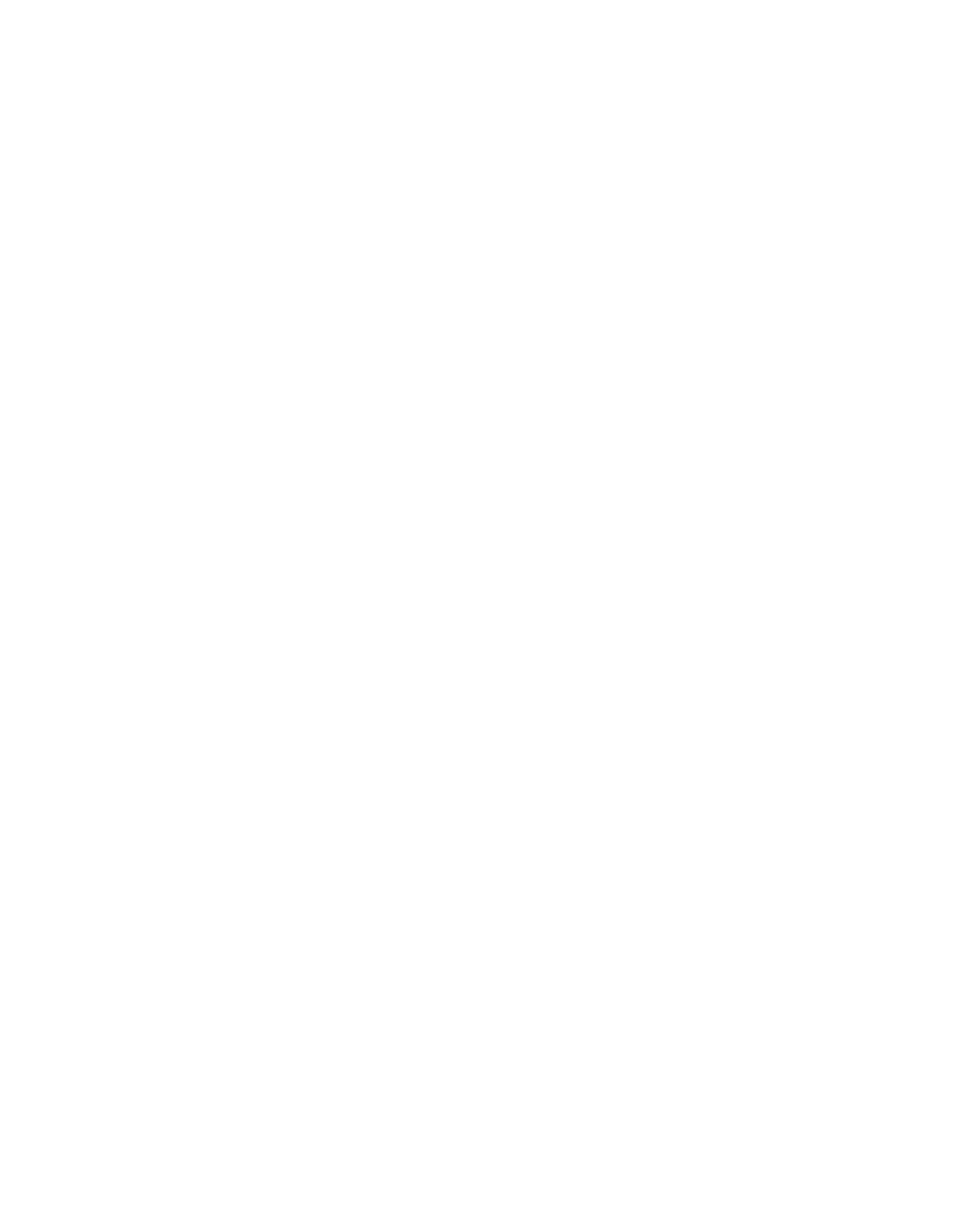## **Guilford County Schools 2013-2014 Teacher Salary Schedule Effective July 1, 2013 Doctorate License Holders NBPTS (ND SCHEDULE)**

| <b>Years of</b>   | <b>Monthly Salary</b> |           | <b>10 Mo</b> | <b>State</b>  | <b>Total</b>       |                    |
|-------------------|-----------------------|-----------|--------------|---------------|--------------------|--------------------|
| <b>Experience</b> | <b>State</b>          | Local     | <b>Total</b> | <b>Salary</b> | <b>Hourly Rate</b> | <b>Hourly Rate</b> |
| $\boldsymbol{0}$  | N/A                   | $\rm N/A$ | $\rm N/A$    | N/A           | N/A                | N/A                |
| $\mathbf{1}$      | N/A                   | N/A       | N/A          | N/A           | N/A                | N/A                |
| $\overline{2}$    | N/A                   | N/A       | $\rm N/A$    | N/A           | N/A                | $\rm N/A$          |
| $\overline{3}$    | 4,048                 | 507       | 4,555        | 45,550        | 24.91              | 28.03              |
| $\overline{4}$    | 4,048                 | 507       | 4,555        | 45,550        | 24.91              | 28.03              |
| $\overline{5}$    | 4,048                 | 507       | 4,555        | 45,550        | 24.91              | 28.03              |
| 6                 | 4,099                 | 461       | 4,560        | 45,600        | 25.22              | 28.06              |
| $\overline{7}$    | 4,155                 | 411       | 4,566        | 45,660        | 25.57              | 28.10              |
| 8                 | 4,322                 | 427       | 4,749        | 47,490        | 26.60              | 29.22              |
| 9                 | 4,498                 | 435       | 4,933        | 49,330        | 27.68              | 30.36              |
| 10                | 4,664                 | 451       | 5,115        | 51,150        | 28.70              | 31.48              |
| 11                | 4,825                 | 466       | 5,291        | 52,910        | 29.69              | 32.56              |
| 12                | 4,955                 | 478       | 5,433        | 54,330        | 30.49              | 33.43              |
| 13                | 5,015                 | 484       | 5,499        | 54,990        | 30.86              | 33.84              |
| 14                | 5,075                 | 490       | 5,565        | 55,650        | 31.23              | 34.25              |
| 15                | 5,138                 | 496       | 5,634        | 56,340        | 31.62              | 34.67              |
| 16                | 5,200                 | 502       | 5,702        | 57,020        | 32.00              | 35.09              |
| $\overline{17}$   | 5,263                 | 508       | 5,771        | 57,710        | 32.39              | 35.51              |
| 18                | 5,327                 | 514       | 5,841        | 58,410        | 32.78              | 35.94              |
| 19                | 5,392                 | 520       | 5,912        | 59,120        | 33.18              | 36.38              |
| 20                | 5,460                 | 527       | 5,987        | 59,870        | 33.60              | 36.84              |
| 21                | 5,528                 | 534       | 6,062        | 60,620        | 34.02              | 37.30              |
| 22                | 5,597                 | 540       | 6,137        | 61,370        | 34.44              | 37.77              |
| 23                | 5,670                 | 547       | 6,217        | 62,170        | 34.89              | 38.26              |
| 24                | 5,743                 | 554       | 6,297        | 62,970        | 35.34              | 38.75              |
| 25                | 5,816                 | 561       | 6,377        | 63,770        | 35.79              | 39.24              |
| 26                | 5,892                 | 568       | 6,460        | 64,600        | 36.26              | 39.75              |
| 27                | 5,968                 | 576       | 6,544        | 65,440        | 36.73              | 40.27              |
| 28                | 6,051                 | 584       | 6,635        | 66,350        | 37.24              | 40.83              |
| 29                | 6,131                 | 591       | 6,722        | 67,220        | 37.73              | 41.37              |
| 30                | 6,211                 | 599       | 6,810        | 68,100        | 38.22              | 41.91              |
| 31                | 6,293                 | 607       | 6,900        | 69,000        | 38.73              | 42.46              |
| 32                | 6,378                 | 615       | 6,993        | 69,930        | 39.25              | 43.03              |
| 33                | 6,467                 | 624       | 7,091        | 70,910        | 39.80              | 43.64              |
| 34                | 6,556                 | 632       | 7,188        | 71,880        | 40.34              | 44.23              |
| 35                | 6,678                 | 644       | 7,322        | 73,220        | 41.10              | 45.06              |
| $36+$             | 6,805                 | 656       | 7,461        | 74,610        | 41.88              | 45.91              |

*Notes:* "Total Hourly Rate" includes State salary plus local supplement.

"Total Hourly Rate" assumes 1,950 hours/year.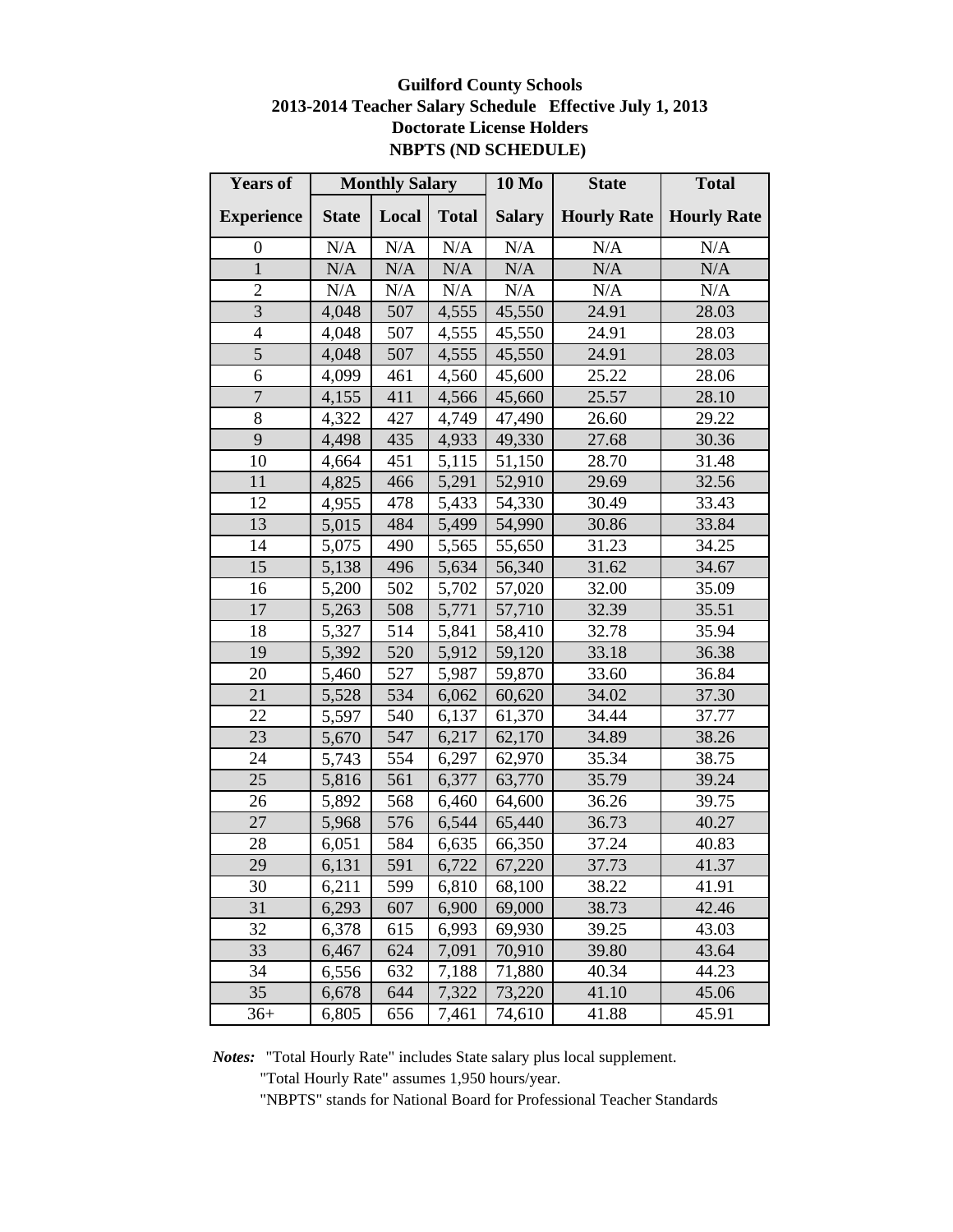### **Guilford County Schools 2013-2014 Teacher Salary Schedule Effective July 1, 2013 Bachelor's Degree Licensed Teacher \*\*\* Special Education Teachers Only \*\*\* NON-NBPTS (AE SCHEDULE)**

| <b>Years of</b>   | <b>Monthly Salary</b> |       | <b>10 Mo</b> | <b>State</b>  | <b>Total</b>       |                    |
|-------------------|-----------------------|-------|--------------|---------------|--------------------|--------------------|
| <b>Experience</b> | <b>State</b>          | Local | <b>Total</b> | <b>Salary</b> | <b>Hourly Rate</b> | <b>Hourly Rate</b> |
| 0                 | 3,080                 | 586   | 3,666        | 36,660        | 18.95              | 22.56              |
| 1                 | 3,080                 | 586   | 3,666        | 36,660        | 18.95              | 22.56              |
| $\overline{2}$    | 3,080                 | 586   | 3,666        | 36,660        | 18.95              | 22.56              |
| $\overline{3}$    | 3,080                 | 586   | 3,666        | 36,660        | 18.95              | 22.56              |
| $\overline{4}$    | 3,080                 | 586   | 3,666        | 36,660        | 18.95              | 22.56              |
| 5                 | 3,080                 | 586   | 3,666        | 36,660        | 18.95              | 22.56              |
| 6                 | 3,122                 | 544   | 3,666        | 36,660        | 19.21              | 22.56              |
| $\overline{7}$    | 3,167                 | 499   | 3,666        | 36,660        | 19.49              | 22.56              |
| 8                 | 3,303                 | 512   | 3,815        | 38,150        | 20.33              | 23.48              |
| 9                 | 3,445                 | 520   | 3,965        | 39,650        | 21.20              | 24.40              |
| 10                | 3,580                 | 530   | 4,110        | 41,100        | 22.03              | 25.29              |
| 11                | 3,711                 | 515   | 4,226        | 42,260        | 22.84              | 26.01              |
| 12                | 3,816                 | 464   | 4,280        | 42,800        | 23.48              | 26.34              |
| 13                | 3,865                 | 470   | 4,335        | 43,350        | 23.78              | 26.68              |
| 14                | 3,914                 | 477   | 4,391        | 43,910        | 24.09              | 27.02              |
| 15                | 3,965                 | 482   | 4,447        | 44,470        | 24.40              | 27.37              |
| 16                | 4,015                 | 488   | 4,503        | 45,030        | 24.71              | 27.71              |
| 17                | 4,066                 | 495   | 4,561        | 45,610        | 25.02              | 28.07              |
| 18                | 4,118                 | 501   | 4,619        | 46,190        | 25.34              | 28.42              |
| 19                | 4,171                 | 509   | 4,680        | 46,800        | 25.67              | 28.80              |
| 20                | 4,226                 | 516   | 4,742        | 47,420        | 26.01              | 29.18              |
| 21                | 4,282                 | 521   | 4,803        | 48,030        | 26.35              | 29.56              |
| 22                | 4,337                 | 533   | 4,870        | 48,700        | 26.69              | 29.97              |
| 23                | 4,397                 | 538   | 4,935        | 49,350        | 27.06              | 30.37              |
| 24                | 4,456                 | 544   | 5,000        | 50,000        | 27.42              | 30.77              |
| 25                | 4,515                 | 554   | 5,069        | 50,690        | 27.78              | 31.19              |
| 26                | 4,577                 | 561   | 5,138        | 51,380        | 28.17              | 31.62              |
| 27                | 4,639                 | 573   | 5,212        | 52,120        | 28.55              | 32.07              |
| 28                | 4,706                 | 578   | 5,284        | 52,840        | 28.96              | 32.52              |
| 29                | 4,771                 | 585   | 5,356        | 53,560        | 29.36              | 32.96              |
| $\overline{30}$   | 4,836                 | 594   | 5,430        | 54,300        | 29.76              | 33.42              |
| 31                | 4,903                 | 603   | 5,506        | 55,060        | 30.17              | 33.88              |
| 32                | 4,972                 | 614   | 5,586        | 55,860        | 30.60              | 34.38              |
| 33                | 5,044                 | 622   | 5,666        | 56,660        | 31.04              | 34.87              |
| 34                | 5,116                 | 660   | 5,776        | 57,760        | 31.48              | 35.54              |
| 35                | 5,215                 | 675   | 5,890        | 58,900        | 32.09              | 36.25              |
| $36+$             | 5,318                 | 690   | 6,008        | 60,080        | 32.73              | 36.97              |

*Notes:* "Total Hourly Rate" includes State salary plus local supplement. "Total Hourly Rate" assumes 1,950 hours/year.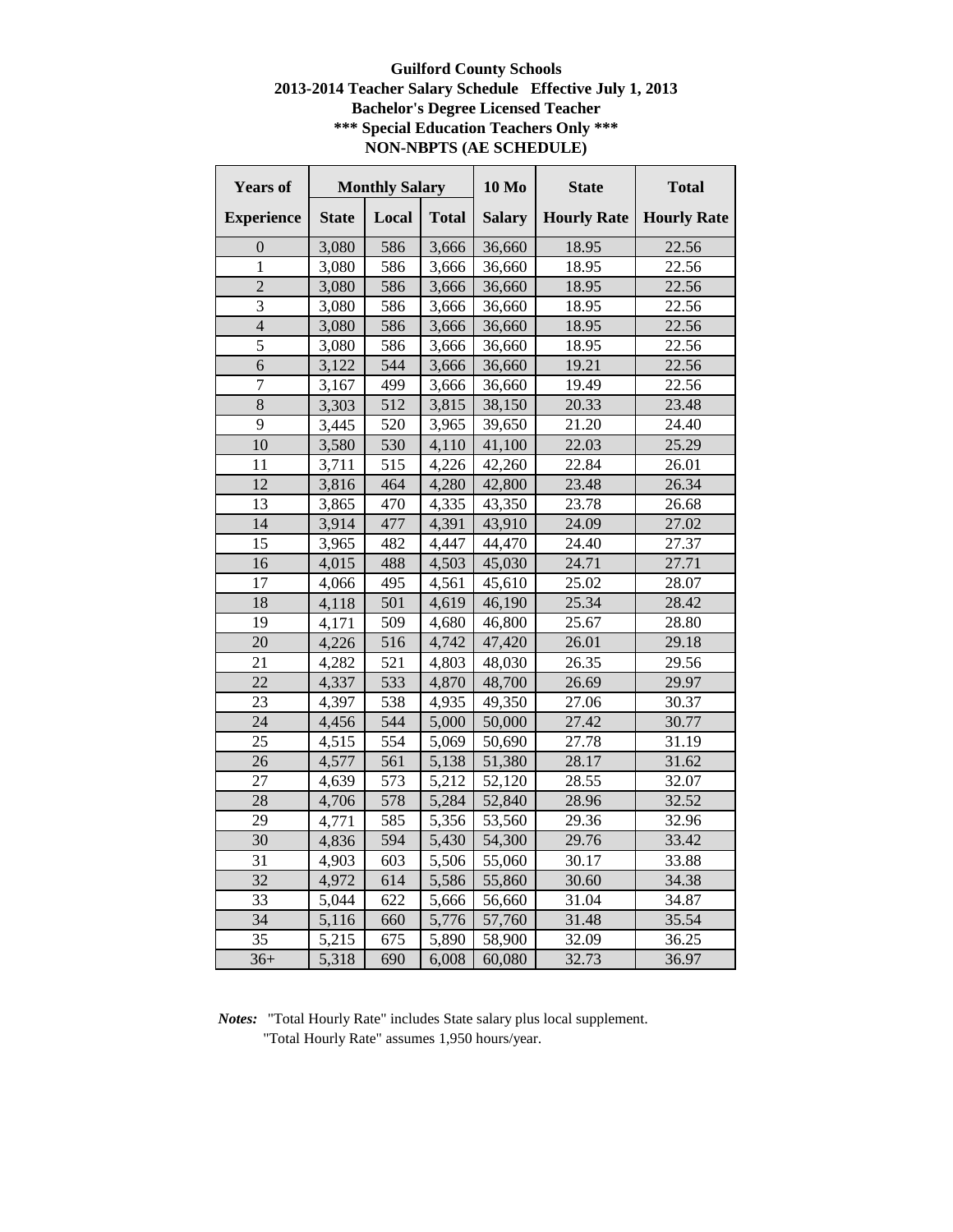# **Guilford County Schools 2013-2014 Teacher Salary Schedule Effective July 1, 2013 Master's Degree Licensed Teacher \*\*\* Special Education Teachers Only \*\*\* NON-NBPTS (ME SCHEDULE)**

| <b>Years of</b>   |              | <b>Monthly Salary</b> |              | <b>10 Mo</b>  | <b>State</b>       | <b>Total</b>       |
|-------------------|--------------|-----------------------|--------------|---------------|--------------------|--------------------|
| <b>Experience</b> | <b>State</b> | Local                 | <b>Total</b> | <b>Salary</b> | <b>Hourly Rate</b> | <b>Hourly Rate</b> |
| $\boldsymbol{0}$  | 3,388        | 645                   | 4,033        | 40,330        | 20.85              | 24.82              |
| $\mathbf{1}$      | 3,388        | 645                   | 4,033        | 40,330        | 20.85              | 24.82              |
| $\overline{2}$    | 3,388        | 645                   | 4,033        | 40,330        | 20.85              | 24.82              |
| 3                 | 3,388        | 645                   | 4,033        | 40,330        | 20.85              | 24.82              |
| $\overline{4}$    | 3,388        | 645                   | 4,033        | 40,330        | 20.85              | 24.82              |
| 5                 | 3,388        | 645                   | 4,033        | 40,330        | 20.85              | 24.82              |
| 6                 | 3,434        | 599                   | 4,033        | 40,330        | 21.13              | 24.82              |
| $\overline{7}$    | 3,484        | 549                   | 4,033        | 40,330        | 21.44              | 24.82              |
| 8                 | 3,633        | 564                   | 4,197        | 41,970        | 22.36              | 25.83              |
| 9                 | 3,790        | 571                   | 4,361        | 43,610        | 23.32              | 26.84              |
| 10                | 3,938        | 583                   | 4,521        | 45,210        | 24.23              | 27.82              |
| 11                | 4,082        | 567                   | 4,649        | 46,490        | 25.12              | 28.61              |
| 12                | 4,198        | 511                   | 4,709        | 47,090        | 25.83              | 28.98              |
| 13                | 4,252        | 516                   | 4,768        | 47,680        | 26.17              | 29.34              |
| 14                | 4,305        | 526                   | 4,831        | 48,310        | 26.49              | 29.73              |
| 15                | 4,362        | 530                   | 4,892        | 48,920        | 26.84              | 30.10              |
| 16                | 4,417        | 537                   | 4,954        | 49,540        | 27.18              | 30.49              |
| 17                | 4,473        | 544                   | 5,017        | 50,170        | 27.53              | 30.87              |
| 18                | 4,530        | 551                   | 5,081        | 50,810        | 27.88              | 31.27              |
| 19                | 4,588        | 561                   | 5,149        | 51,490        | 28.23              | 31.69              |
| 20                | 4,649        | 567                   | 5,216        | 52,160        | 28.61              | 32.10              |
| 21                | 4,710        | 574                   | 5,284        | 52,840        | 28.98              | 32.52              |
| 22                | 4,771        | 586                   | 5,357        | 53,570        | 29.36              | 32.97              |
| 23                | 4,837        | 592                   | 5,429        | 54,290        | 29.77              | 33.41              |
| 24                | 4,902        | 599                   | 5,501        | 55,010        | 30.17              | 33.85              |
| 25                | 4,967        | 609                   | 5,576        | 55,760        | 30.57              | 34.31              |
| 26                | 5,035        | 617                   | 5,652        | 56,520        | 30.98              | 34.78              |
| 27                | 5,103        | 631                   | 5,734        | 57,340        | 31.40              | 35.29              |
| 28                | 5,177        | 635                   | 5,812        | 58,120        | 31.86              | 35.77              |
| 29                | 5,248        | 644                   | 5,892        | 58,920        | 32.30              | 36.26              |
| 30                | 5,320        | 653                   | 5,973        | 59,730        | 32.74              | 36.76              |
| 31                | 5,393        | 664                   | 6,057        | 60,570        | 33.19              | 37.27              |
| 32                | 5,469        | 675                   | 6,144        | 61,440        | 33.66              | 37.81              |
| 33                | 5,548        | 685                   | 6,233        | 62,330        | 34.14              | 38.36              |
| 34                | 5,628        | 726                   | 6,354        | 63,540        | 34.63              | 39.10              |
| 35                | 5,737        | 742                   | 6,479        | 64,790        | 35.30              | 39.87              |
| $36+$             | 5,850        | 759                   | 6,609        | 66,090        | 36.00              | 40.67              |

*Notes:* "Total Hourly Rate" includes State salary plus local supplement.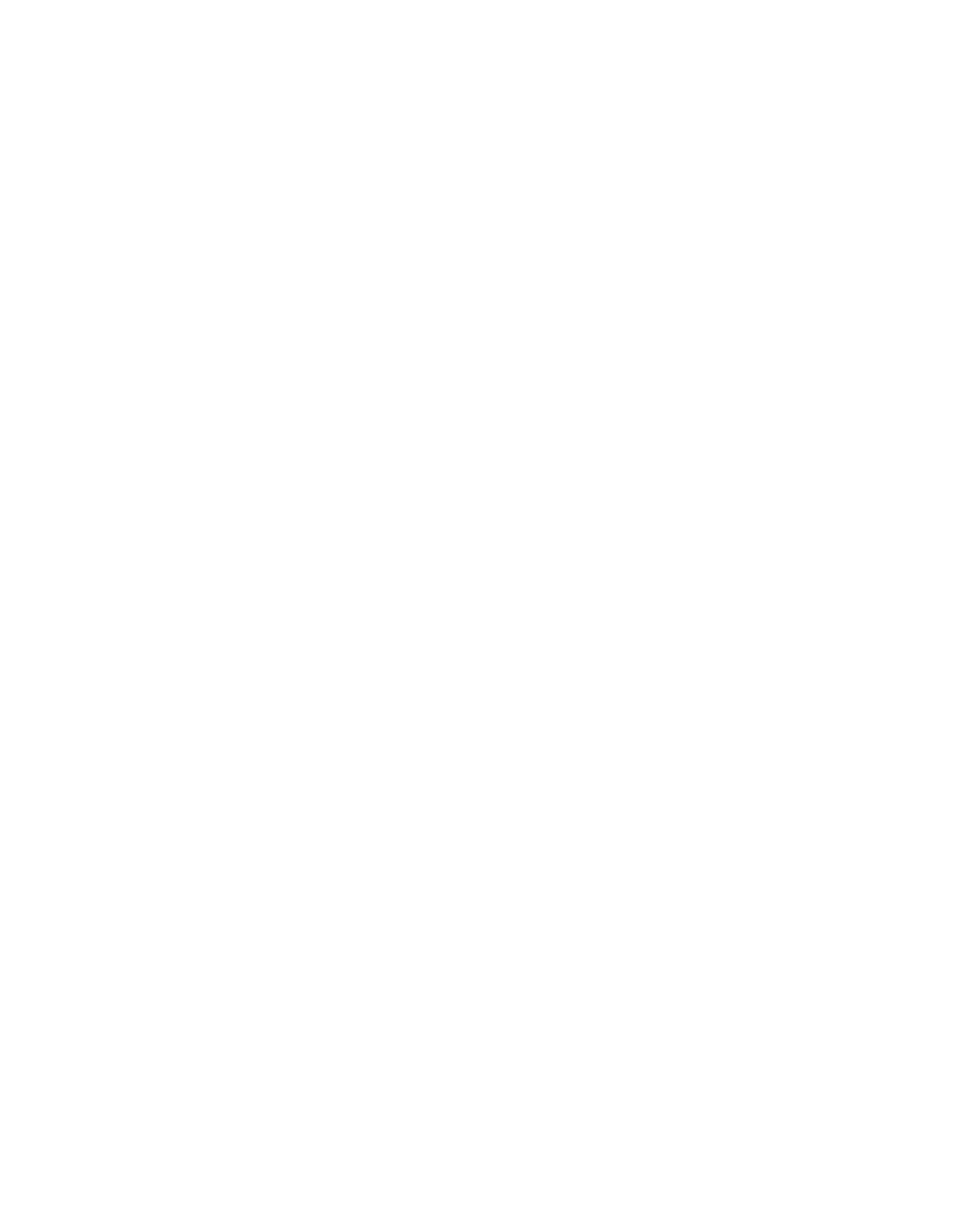# **Guilford County Schools 2013-2014 Teacher Salary Schedule Effective July 1, 2013 Advanced License Holders \*\*\* Special Education Teachers Only \*\*\* NON-NBPTS (MSE SCHEDULE)**

| <b>Years of</b>          |              | <b>Monthly Salary</b> |              | <b>10 Mo</b>  | <b>State</b>       | <b>Total</b>       |
|--------------------------|--------------|-----------------------|--------------|---------------|--------------------|--------------------|
| <b>Experience</b>        | <b>State</b> | Local                 | <b>Total</b> | <b>Salary</b> | <b>Hourly Rate</b> | <b>Hourly Rate</b> |
| $\boldsymbol{0}$         | 3,514        | 658                   | 4,172        | 41,720        | 21.62              | 25.67              |
| $\mathbf{1}$             | 3,514        | 658                   | 4,172        | 41,720        | 21.62              | 25.67              |
| $\overline{2}$           | 3,514        | 658                   | 4,172        | 41,720        | 21.62              | 25.67              |
| $\overline{3}$           | 3,514        | 658                   | 4,172        | 41,720        | 21.62              | 25.67              |
| $\overline{\mathcal{L}}$ | 3,514        | 658                   | 4,172        | 41,720        | 21.62              | 25.67              |
| 5                        | 3,514        | 658                   | 4,172        | 41,720        | 21.62              | 25.67              |
| 6                        | 3,560        | 612                   | 4,172        | 41,720        | 21.91              | 25.67              |
| $\overline{7}$           | 3,610        | 562                   | 4,172        | 41,720        | 22.22              | 25.67              |
| $\,8\,$                  | 3,759        | 578                   | 4,337        | 43,370        | 23.13              | 26.69              |
| 9                        | 3,916        | 585                   | 4,501        | 45,010        | 24.10              | 27.70              |
| 10                       | 4,064        | 596                   | 4,660        | 46,600        | 25.01              | 28.68              |
| 11                       | 4,208        | 581                   | 4,789        | 47,890        | 25.90              | 29.47              |
| 12                       | 4,324        | 525                   | 4,849        | 48,490        | 26.61              | 29.84              |
| 13                       | 4,378        | 529                   | 4,907        | 49,070        | 26.94              | 30.20              |
| 14                       | 4,431        | 539                   | 4,970        | 49,700        | 27.27              | 30.58              |
| 15                       | 4,488        | 543                   | 5,031        | 50,310        | 27.62              | 30.96              |
| 16                       | 4,543        | 550                   | 5,093        | 50,930        | 27.96              | 31.34              |
| 17                       | 4,599        | 558                   | 5,157        | 51,570        | 28.30              | 31.74              |
| 18                       | 4,656        | 565                   | 5,221        | 52,210        | 28.65              | 32.13              |
| 19                       | 4,714        | 574                   | 5,288        | 52,880        | 29.01              | 32.54              |
| 20                       | 4,775        | 581                   | 5,356        | 53,560        | 29.38              | 32.96              |
| 21                       | 4,836        | 587                   | 5,423        | 54,230        | 29.76              | 33.37              |
| 22                       | 4,897        | 600                   | 5,497        | 54,970        | 30.14              | 33.83              |
| 23                       | 4,963        | 606                   | 5,569        | 55,690        | 30.54              | 34.27              |
| 24                       | 5,028        | 612                   | 5,640        | 56,400        | 30.94              | 34.71              |
| 25                       | 5,093        | 623                   | 5,716        | 57,160        | 31.34              | 35.18              |
| 26                       | 5,161        | 630                   | 5,791        | 57,910        | 31.76              | 35.64              |
| 27                       | 5,229        | 644                   | 5,873        | 58,730        | 32.18              | 36.14              |
| 28                       | 5,303        | 649                   | 5,952        | 59,520        | 32.63              | 36.63              |
| 29                       | 5,374        | 657                   | 6,031        | 60,310        | 33.07              | 37.11              |
| 30                       | 5,446        | 666                   | 6,112        | 61,120        | 33.51              | 37.61              |
| 31                       | 5,519        | 677                   | 6,196        | 61,960        | 33.96              | 38.13              |
| 32                       | 5,595        | 689                   | 6,284        | 62,840        | 34.43              | 38.67              |
| 33                       | 5,674        | 699                   | 6,373        | 63,730        | 34.92              | 39.22              |
| 34                       | 5,754        | 739                   | 6,493        | 64,930        | 35.41              | 39.96              |
| 35                       | 5,863        | 755                   | 6,618        | 66,180        | 36.08              | 40.73              |
| $36+$                    | 5,976        | 774                   | 6,750        | 67,500        | 36.78              | 41.54              |

*Notes:* "Total Hourly Rate" includes State salary plus local supplement. "Total Hourly Rate" assumes 1,950 hours/year.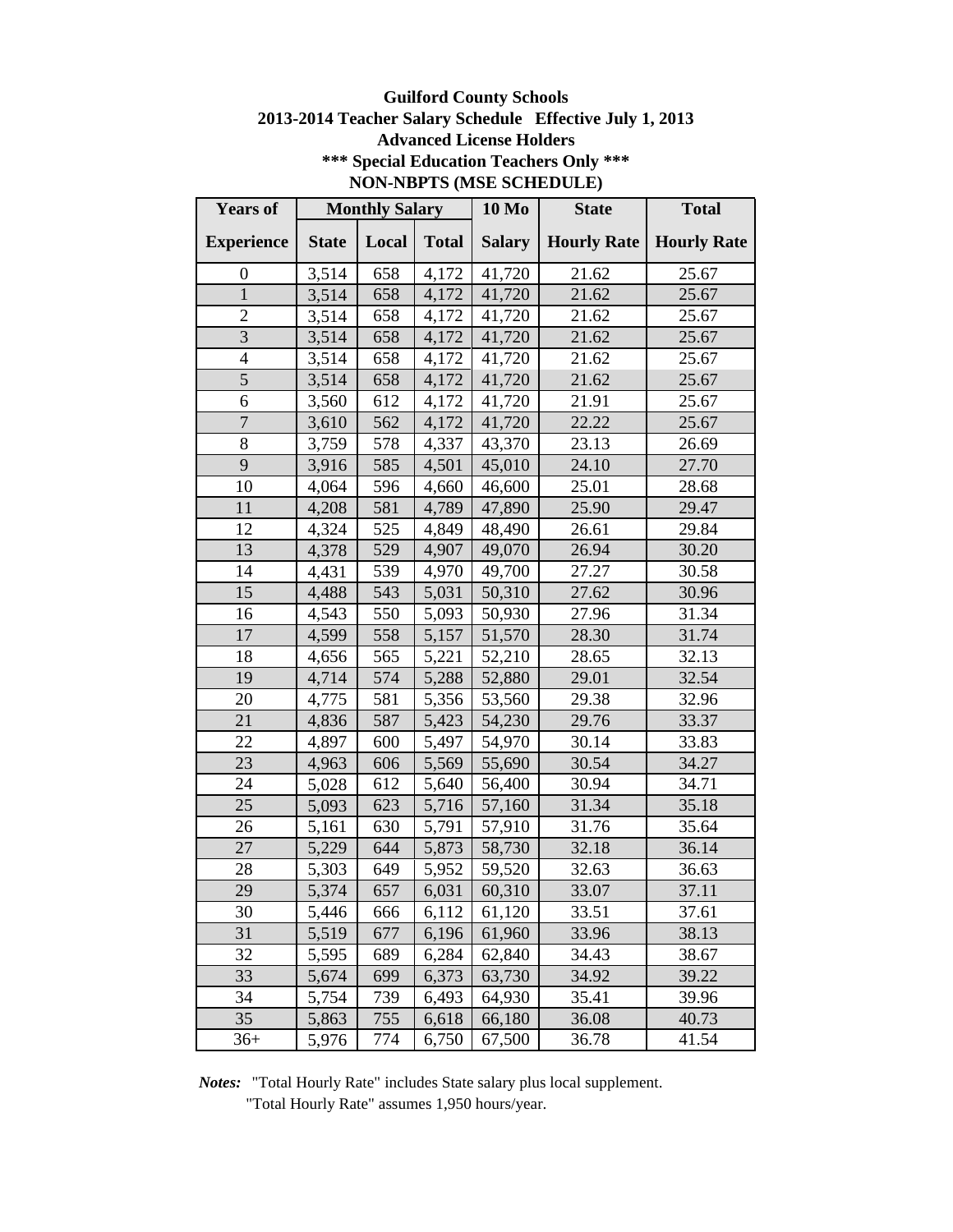# **Guilford County Schools 2013-2014 Teacher Salary Schedule Effective July 1, 2013 Doctorate License Holders \*\*\* Special Education Teachers Only \*\*\* NON-NBPTS (MDE SCHEDULE)**

| <b>Years of</b>   |              | <b>Monthly Salary</b> |              | <b>10 Mo</b>  | <b>State</b>       | <b>Total</b>       |
|-------------------|--------------|-----------------------|--------------|---------------|--------------------|--------------------|
| <b>Experience</b> | <b>State</b> | Local                 | <b>Total</b> | <b>Salary</b> | <b>Hourly Rate</b> | <b>Hourly Rate</b> |
| 0                 | 3,641        | 672                   | 4,313        | 43,130        | 22.41              | 26.54              |
| $\mathbf{1}$      | 3,641        | 672                   | 4,313        | 43,130        | 22.41              | 26.54              |
| $\overline{2}$    | 3,641        | 672                   | 4,313        | 43,130        | 22.41              | 26.54              |
| $\overline{3}$    | 3,641        | 672                   | 4,313        | 43,130        | 22.41              | 26.54              |
| $\overline{4}$    | 3,641        | 672                   | 4,313        | 43,130        | 22.41              | 26.54              |
| 5                 | 3,641        | 672                   | 4,313        | 43,130        | 22.41              | 26.54              |
| 6                 | 3,687        | 626                   | 4,313        | 43,130        | 22.69              | 26.54              |
| $\overline{7}$    | 3,737        | 576                   | 4,313        | 43,130        | 23.00              | 26.54              |
| 8                 | 3,886        | 592                   | 4,478        | 44,780        | 23.91              | 27.56              |
| 9                 | 4,043        | 599                   | 4,642        | 46,420        | 24.88              | 28.57              |
| 10                | 4,191        | 610                   | 4,801        | 48,010        | 25.79              | 29.54              |
| 11                | 4,335        | 594                   | 4,929        | 49,290        | 26.68              | 30.33              |
| 12                | 4,451        | 538                   | 4,989        | 49,890        | 27.39              | 30.70              |
| 13                | 4,505        | 543                   | 5,048        | 50,480        | 27.72              | 31.06              |
| 14                | 4,558        | 553                   | 5,111        | 51,110        | 28.05              | 31.45              |
| 15                | 4,615        | 557                   | 5,172        | 51,720        | 28.40              | 31.83              |
| 16                | 4,670        | 564                   | 5,234        | 52,340        | 28.74              | 32.21              |
| 17                | 4,726        | 571                   | 5,297        | 52,970        | 29.08              | 32.60              |
| 18                | 4,783        | 578                   | 5,361        | 53,610        | 29.43              | 32.99              |
| 19                | 4,841        | 588                   | 5,429        | 54,290        | 29.79              | 33.41              |
| 20                | 4,902        | 595                   | 5,497        | 54,970        | 30.17              | 33.83              |
| 21                | 4,963        | 601                   | 5,564        | 55,640        | 30.54              | 34.24              |
| 22                | 5,024        | 613                   | 5,637        | 56,370        | 30.92              | 34.69              |
| 23                | 5,090        | 619                   | 5,709        | 57,090        | 31.32              | 35.13              |
| 24                | 5,155        | 626                   | 5,781        | 57,810        | 31.72              | 35.58              |
| 25                | 5,220        | 636                   | 5,856        | 58,560        | 32.12              | 36.04              |
| 26                | 5,288        | 644                   | 5,932        | 59,320        | 32.54              | 36.50              |
| 27                | 5,356        | 658                   | 6,014        | 60,140        | 32.96              | 37.01              |
| 28                | 5,430        | 662                   | 6,092        | 60,920        | 33.42              | 37.49              |
| 29                | 5,501        | 671                   | 6,172        | 61,720        | 33.85              | 37.98              |
| 30                | 5,573        | 680                   | 6,253        | 62,530        | 34.30              | 38.48              |
| 31                | 5,646        | 691                   | 6,337        | 63,370        | 34.74              | 39.00              |
| 32                | 5,722        | 703                   | 6,425        | 64,250        | 35.21              | 39.54              |
| 33                | 5,801        | 712                   | 6,513        | 65,130        | 35.70              | 40.08              |
| 34                | 5,881        | 753                   | 6,634        | 66,340        | 36.19              | 40.82              |
| 35                | 5,990        | 769                   | 6,759        | 67,590        | 36.86              | 41.59              |
| $36+$             | 6,103        | 791                   | 6,894        | 68,940        | 37.56              | 42.42              |

*Notes:* "Total Hourly Rate" includes State salary plus local supplement.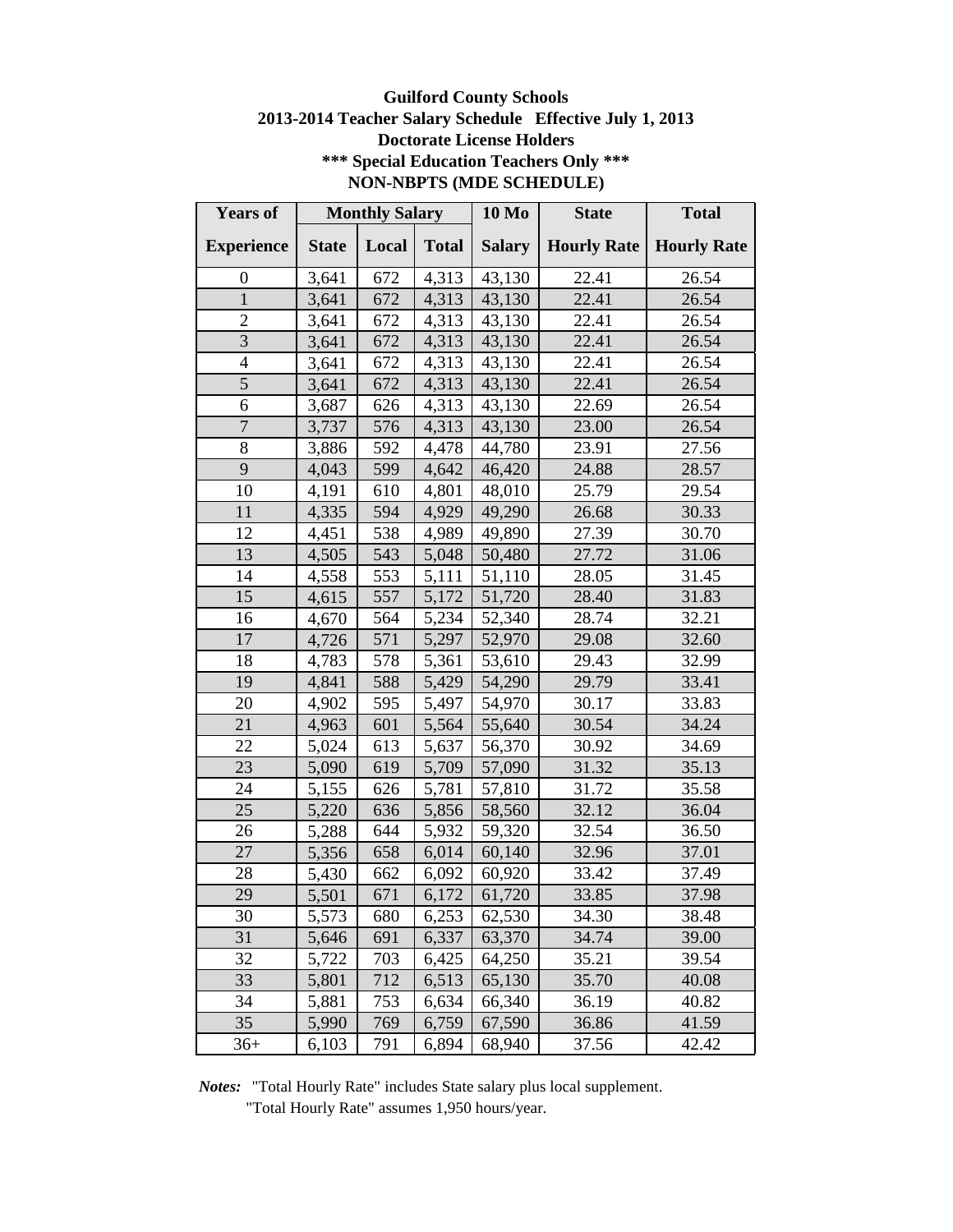# **Guilford County Schools 2013-2014 Teacher Salary Schedule Effective July 1, 2013 Bachelor's Degree Licensed Teacher \*\*\* Special Education Teachers Only \*\*\* NBPTS (NAE SCHEDULE)**

| <b>Years of</b>   | <b>Monthly Salary</b> |       | <b>10 Mo</b> | <b>State</b>  | <b>Total</b>       |                    |
|-------------------|-----------------------|-------|--------------|---------------|--------------------|--------------------|
| <b>Experience</b> | <b>State</b>          | Local | <b>Total</b> | <b>Salary</b> | <b>Hourly Rate</b> | <b>Hourly Rate</b> |
| $\boldsymbol{0}$  | N/A                   | N/A   | N/A          | N/A           | N/A                | N/A                |
| $\mathbf{1}$      | N/A                   | N/A   | N/A          | N/A           | N/A                | N/A                |
| $\overline{2}$    | N/A                   | N/A   | N/A          | N/A           | N/A                | N/A                |
| 3                 | 3,450                 | 435   | 3,885        | 38,850        | 21.23              | 23.91              |
| $\overline{4}$    | 3,450                 | 435   | 3,885        | 38,850        | 21.23              | 23.91              |
| 5                 | 3,450                 | 440   | 3,890        | 38,900        | 21.23              | 23.94              |
| 6                 | 3,497                 | 398   | 3,895        | 38,950        | 21.52              | 23.97              |
| $\overline{7}$    | 3,547                 | 515   | 4,062        | 40,620        | 21.83              | 25.00              |
| 8                 | 3,699                 | 529   | 4,228        | 42,280        | 22.76              | 26.02              |
| 9                 | 3,858                 | 537   | 4,395        | 43,950        | 23.74              | 27.05              |
| 10                | 4,010                 | 545   | 4,555        | 45,550        | 24.68              | 28.03              |
| 11                | 4,156                 | 528   | 4,684        | 46,840        | 25.58              | 28.82              |
| 12                | 4,274                 | 470   | 4,744        | 47,440        | 26.30              | 29.19              |
| 13                | 4,329                 | 476   | 4,805        | 48,050        | 26.64              | 29.57              |
| 14                | 4,384                 | 483   | 4,867        | 48,670        | 26.98              | 29.95              |
| 15                | 4,441                 | 488   | 4,929        | 49,290        | 27.33              | 30.33              |
| 16                | 4,497                 | 494   | 4,991        | 49,910        | 27.67              | 30.71              |
| 17                | 4,554                 | 501   | 5,055        | 50,550        | 28.02              | 31.11              |
| 18                | 4,612                 | 508   | 5,120        | 51,200        | 28.38              | 31.51              |
| 19                | 4,672                 | 515   | 5,187        | 51,870        | 28.75              | 31.92              |
| 20                | 4,733                 | 523   | 5,256        | 52,560        | 29.13              | 32.34              |
| 21                | 4,796                 | 527   | 5,323        | 53,230        | 29.51              | 32.76              |
| 22                | 4,857                 | 541   | 5,398        | 53,980        | 29.89              | 33.22              |
| 23                | 4,925                 | 545   | 5,470        | 54,700        | 30.31              | 33.66              |
| 24                | 4,991                 | 551   | 5,542        | 55,420        | 30.71              | 34.10              |
| 25                | 5,057                 | 561   | 5,618        | 56,180        | 31.12              | 34.57              |
| 26                | 5,126                 | 569   | 5,695        | 56,950        | 31.54              | 35.05              |
| 27                | 5,196                 | 581   | 5,777        | 57,770        | 31.98              | 35.55              |
| 28                | 5,271                 | 586   | 5,857        | 58,570        | 32.44              | 36.04              |
| 29                | 5,344                 | 592   | 5,936        | 59,360        | 32.89              | 36.53              |
| 30                | 5,416                 | 602   | 6,018        | 60,180        | 33.33              | 37.03              |
| 31                | 5,491                 | 612   | 6,103        | 61,030        | 33.79              | 37.56              |
| 32                | 5,569                 | 622   | 6,191        | 61,910        | 34.27              | 38.10              |
| 33                | 5,649                 | 631   | 6,280        | 62,800        | 34.76              | 38.65              |
| 34                | 5,730                 | 672   | 6,402        | 64,020        | 35.26              | 39.40              |
| 35                | 5,841                 | 687   | 6,528        | 65,280        | 35.94              | 40.17              |
| $36+$             | 5,956                 | 703   | 6,659        | 66,590        | 36.65              | 40.98              |

*Notes:* "Total Hourly Rate" includes State salary plus local supplement.

"Total Hourly Rate" assumes 1,950 hours/year.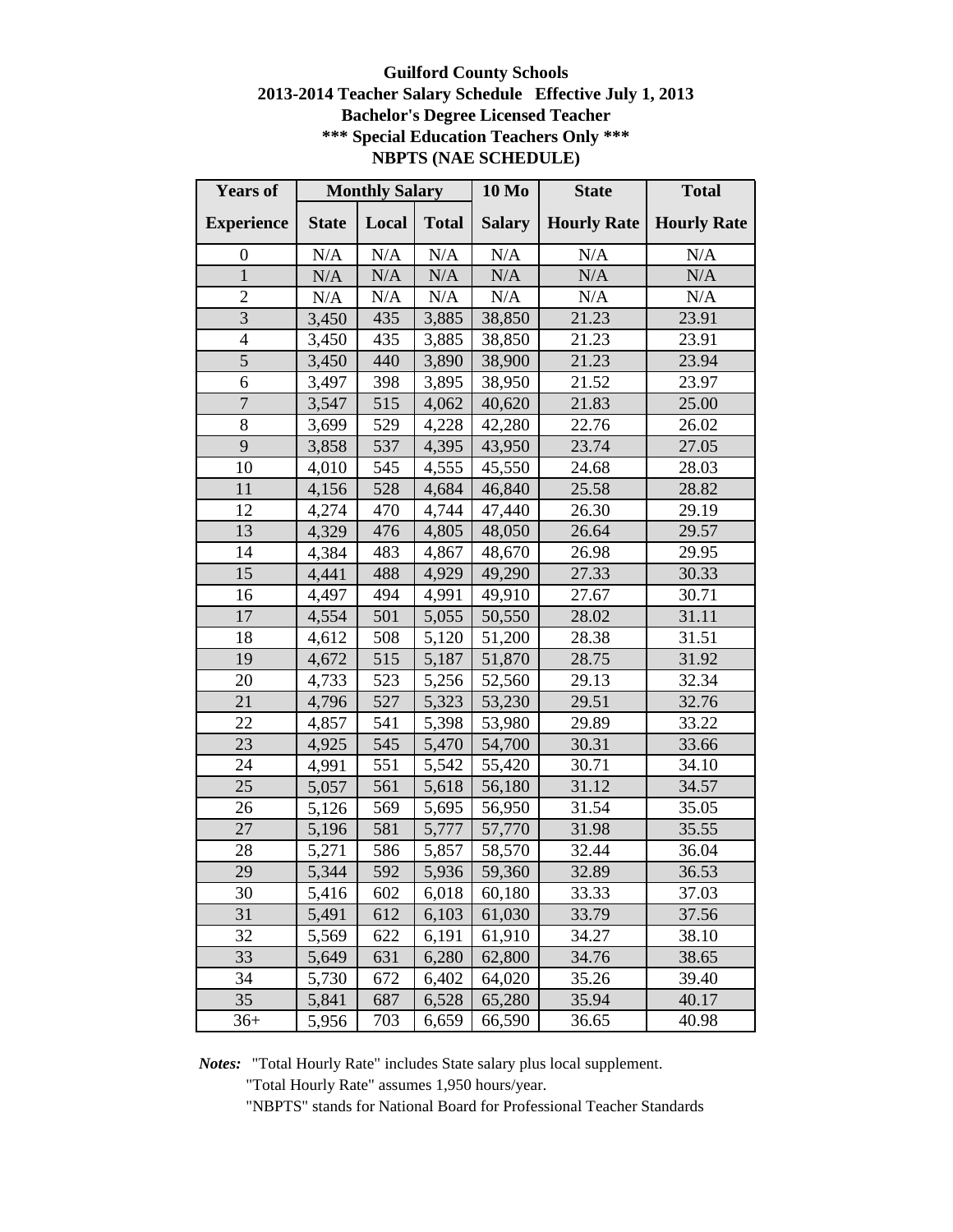# **Guilford County Schools 2013-2014 Teacher Salary Schedule Effective July 1, 2013 Master's Degree Licensed Teacher \*\*\* Special Education Teachers Only \*\*\* NBPTS (NME SCHEDULE)**

| <b>Years of</b>          | <b>Monthly Salary</b> |           | <b>10 Mo</b> | <b>State</b>  | <b>Total</b>       |                    |
|--------------------------|-----------------------|-----------|--------------|---------------|--------------------|--------------------|
| <b>Experience</b>        | <b>State</b>          | Local     | <b>Total</b> | <b>Salary</b> | <b>Hourly Rate</b> | <b>Hourly Rate</b> |
| 0                        | $\rm N/A$             | $\rm N/A$ | N/A          | N/A           | N/A                | N/A                |
| $\mathbf{1}$             | N/A                   | N/A       | N/A          | N/A           | N/A                | N/A                |
| $\overline{2}$           | N/A                   | N/A       | N/A          | N/A           | N/A                | N/A                |
| $\overline{3}$           | 3,795                 | 479       | 4,274        | 42,740        | 23.35              | 26.30              |
| $\overline{\mathcal{L}}$ | 3,795                 | 479       | 4,274        | 42,740        | 23.35              | 26.30              |
| $\overline{5}$           | 3,795                 | 484       | 4,279        | 42,790        | 23.35              | 26.33              |
| 6                        | 3,846                 | 439       | 4,285        | 42,850        | 23.67              | 26.37              |
| $\overline{7}$           | 3,902                 | 567       | 4,469        | 44,690        | 24.01              | 27.50              |
| 8                        | 4,069                 | 583       | 4,652        | 46,520        | 25.04              | 28.63              |
| 9                        | 4,245                 | 589       | 4,834        | 48,340        | 26.12              | 29.75              |
| 10                       | 4,411                 | 600       | 5,011        | 50,110        | 27.14              | 30.84              |
| 11                       | 4,572                 | 581       | 5,153        | 51,530        | 28.14              | 31.71              |
| 12                       | 4,702                 | 517       | 5,219        | 52,190        | 28.94              | 32.12              |
| 13                       | 4,762                 | 523       | 5,285        | 52,850        | 29.30              | 32.52              |
| 14                       | 4,822                 | 532       | 5,354        | 53,540        | 29.67              | 32.95              |
| 15                       | 4,885                 | 537       | 5,422        | 54,220        | 30.06              | 33.37              |
| 16                       | 4,947                 | 544       | 5,491        | 54,910        | 30.44              | 33.79              |
| 17                       | 5,010                 | 551       | 5,561        | 55,610        | 30.83              | 34.22              |
| 18                       | 5,074                 | 558       | 5,632        | 56,320        | 31.22              | 34.66              |
| 19                       | 5,139                 | 568       | 5,707        | 57,070        | 31.62              | 35.12              |
| 20                       | 5,207                 | 574       | 5,781        | 57,810        | 32.04              | 35.58              |
| 21                       | 5,275                 | 582       | 5,857        | 58,570        | 32.46              | 36.04              |
| 22                       | 5,344                 | 593       | 5,937        | 59,370        | 32.89              | 36.54              |
| 23                       | 5,417                 | 600       | 6,017        | 60,170        | 33.34              | 37.03              |
| 24                       | 5,490                 | 607       | 6,097        | 60,970        | 33.78              | 37.52              |
| 25                       | 5,563                 | 617       | 6,180        | 61,800        | 34.23              | 38.03              |
| 26                       | 5,639                 | 625       | 6,264        | 62,640        | 34.70              | 38.55              |
| 27                       | 5,715                 | 640       | 6,355        | 63,550        | 35.17              | 39.11              |
| 28                       | 5,798                 | 644       | 6,442        | 64,420        | 35.68              | 39.64              |
| 29                       | 5,878                 | 652       | 6,530        | 65,300        | 36.17              | 40.18              |
| 30                       | 5,958                 | 662       | 6,620        | 66,200        | 36.66              | 40.74              |
| 31                       | 6,040                 | 673       | 6,713        | 67,130        | 37.17              | 41.31              |
| 32                       | 6,125                 | 685       | 6,810        | 68,100        | 37.69              | 41.91              |
| 33                       | 6,214                 | 694       | 6,908        | 69,080        | 38.24              | 42.51              |
| 34                       | 6,303                 | 739       | 7,042        | 70,420        | 38.79              | 43.34              |
| 35                       | 6,425                 | 756       | 7,181        | 71,810        | 39.54              | 44.19              |
| $36+$                    | 6,552                 | 773       | 7,325        | 73,250        | 40.32              | 45.08              |
|                          |                       |           |              |               |                    |                    |

*Notes:* "Total Hourly Rate" includes State salary plus local supplement.

"Total Hourly Rate" assumes 1,950 hours/year.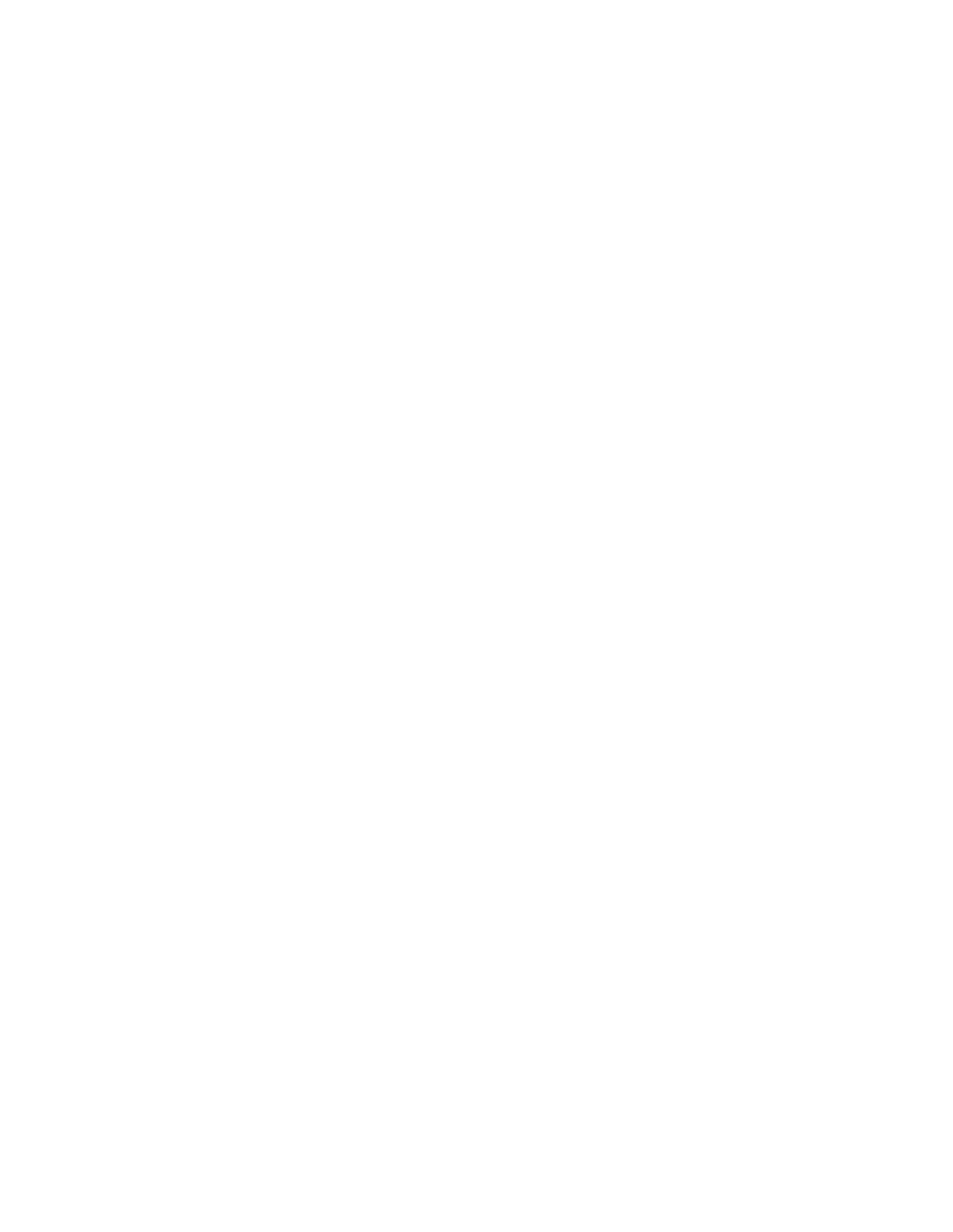# **Guilford County Schools 2013-2014 Teacher Salary Schedule Effective July 1, 2013 Advanced License Holders \*\*\* Special Education Teachers Only \*\*\* NBPTS (NSE SCHEDULE)**

| <b>Years of</b>   | <b>Monthly Salary</b> |       | <b>10 Mo</b> | <b>State</b>  | <b>Total</b>       |                    |
|-------------------|-----------------------|-------|--------------|---------------|--------------------|--------------------|
| <b>Experience</b> | <b>State</b>          | Local | <b>Total</b> | <b>Salary</b> | <b>Hourly Rate</b> | <b>Hourly Rate</b> |
| $\boldsymbol{0}$  | N/A                   | N/A   | N/A          | N/A           | N/A                | N/A                |
| 1                 | N/A                   | N/A   | N/A          | N/A           | N/A                | N/A                |
| $\overline{2}$    | N/A                   | N/A   | $\rm N/A$    | $\rm N/A$     | N/A                | N/A                |
| $\overline{3}$    | 3,921                 | 493   | 4,414        | 44,140        | 24.13              | 27.16              |
| $\overline{4}$    | 3,921                 | 498   | 4,419        | 44,190        | 24.13              | 27.19              |
| $\overline{5}$    | 3,921                 | 498   | 4,419        | 44,190        | 24.13              | 27.19              |
| 6                 | 3,972                 | 453   | 4,425        | 44,250        | 24.44              | 27.23              |
| $\overline{7}$    | 4,028                 | 580   | 4,608        | 46,080        | 24.79              | 28.36              |
| 8                 | 4,195                 | 597   | 4,792        | 47,920        | 25.82              | 29.49              |
| 9                 | 4,371                 | 603   | 4,974        | 49,740        | 26.90              | 30.61              |
| 10                | 4,537                 | 613   | 5,150        | 51,500        | 27.92              | 31.69              |
| 11                | 4,698                 | 595   | 5,293        | 52,930        | 28.91              | 32.57              |
| 12                | 4,828                 | 531   | 5,359        | 53,590        | 29.71              | 32.98              |
| 13                | 4,888                 | 536   | 5,424        | 54,240        | 30.08              | 33.38              |
| 14                | 4,948                 | 545   | 5,493        | 54,930        | 30.45              | 33.80              |
| 15                | 5,011                 | 550   | 5,561        | 55,610        | 30.84              | 34.22              |
| 16                | 5,073                 | 557   | 5,630        | 56,300        | 31.22              | 34.65              |
| 17                | 5,136                 | 565   | 5,701        | 57,010        | 31.61              | 35.08              |
| 18                | 5,200                 | 572   | 5,772        | 57,720        | 32.00              | 35.52              |
| 19                | 5,265                 | 581   | 5,846        | 58,460        | 32.40              | 35.98              |
| 20                | 5,333                 | 588   | 5,921        | 59,210        | 32.82              | 36.44              |
| 21                | 5,401                 | 595   | 5,996        | 59,960        | 33.24              | 36.90              |
| 22                | 5,470                 | 607   | 6,077        | 60,770        | 33.66              | 37.40              |
| 23                | 5,543                 | 614   | 6,157        | 61,570        | 34.11              | 37.89              |
| 24                | 5,616                 | 620   | 6,236        | 62,360        | 34.56              | 38.38              |
| 25                | 5,689                 | 631   | 6,320        | 63,200        | 35.01              | 38.89              |
| 26                | 5,765                 | 638   | 6,403        | 64,030        | 35.48              | 39.40              |
| 27                | 5,841                 | 653   | 6,494        | 64,940        | 35.94              | 39.96              |
| 28                | 5,924                 | 658   | 6,582        | 65,820        | 36.46              | 40.50              |
| 29                | 6,004                 | 665   | 6,669        | 66,690        | 36.95              | 41.04              |
| 30                | 6,084                 | 675   | 6,759        | 67,590        | 37.44              | 41.59              |
| 31                | 6,166                 | 686   | 6,852        | 68,520        | 37.94              | 42.17              |
| 32                | 6,251                 | 699   | 6,950        | 69,500        | 38.47              | 42.77              |
| 33                | 6,340                 | 708   | 7,048        | 70,480        | 39.02              | 43.37              |
| 34                | 6,429                 | 752   | 7,181        | 71,810        | 39.56              | 44.19              |
| 35                | 6,551                 | 769   | 7,320        | 73,810        | 40.62              | 45.42              |
| $36+$             | 6,678                 | 788   | 7,466        | 74,660        | 41.10              | 45.94              |

*Notes:* "Total Hourly Rate" includes State salary plus local supplement.

"Total Hourly Rate" assumes 1,950 hours/year.